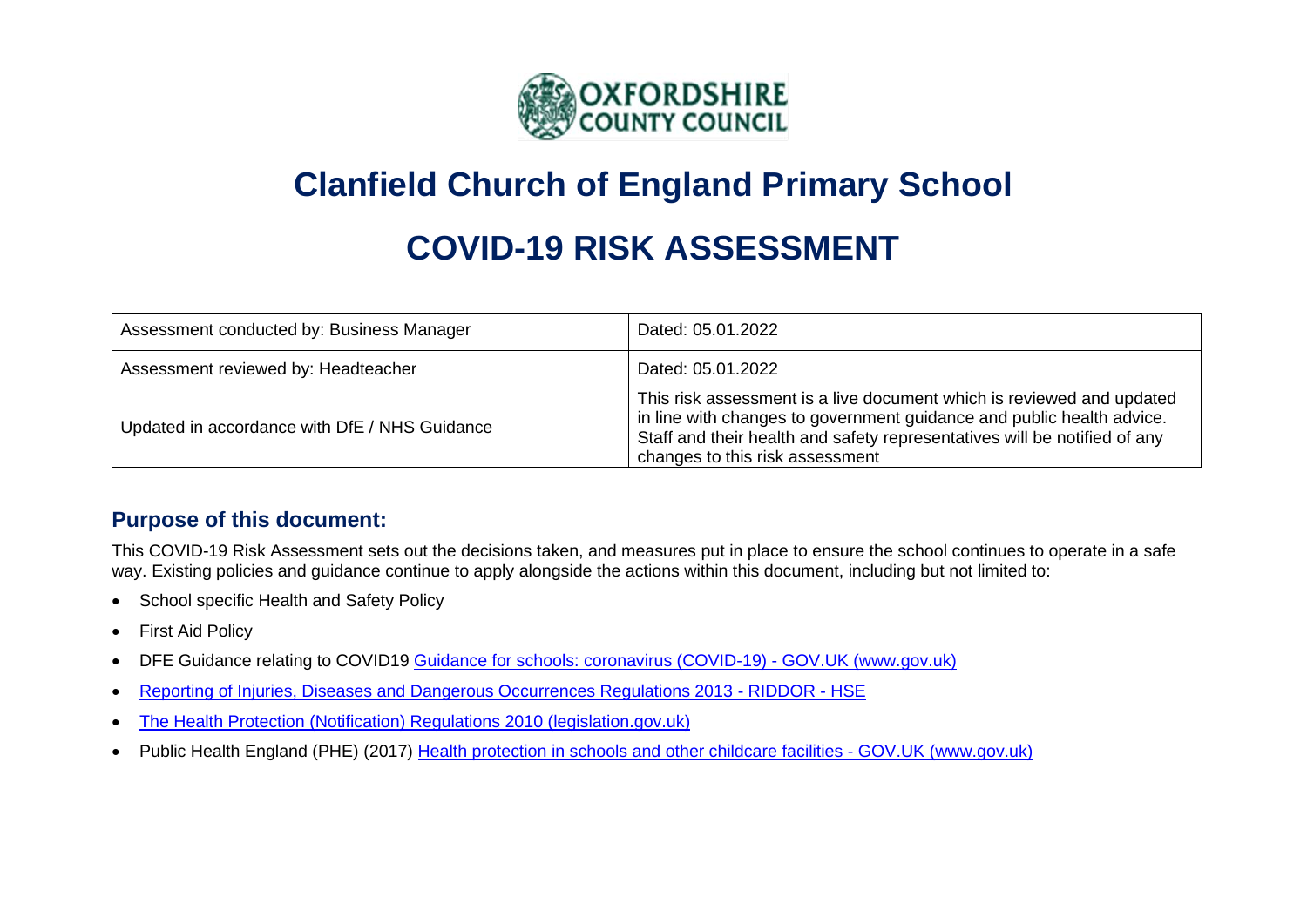

## **Clanfield Church of England Primary School**

|                      | <b>Risk rating</b>                    | <b>Likelihood of occurrence</b> |                 |            |  |  |  |
|----------------------|---------------------------------------|---------------------------------|-----------------|------------|--|--|--|
|                      |                                       | Probable                        | <b>Possible</b> | Remote     |  |  |  |
|                      | <b>Major</b>                          |                                 |                 |            |  |  |  |
|                      | Causes major physical injury, harm or | High(H)                         | Н               | Medium (M) |  |  |  |
|                      | ill health.                           |                                 |                 |            |  |  |  |
|                      | <b>Severe</b>                         |                                 |                 |            |  |  |  |
| <b>Likely impact</b> | Causes physical injury or illness     | H                               | M               | Low $(L)$  |  |  |  |
|                      | requiring first aid.                  |                                 |                 |            |  |  |  |
|                      | <b>Minor</b>                          |                                 |                 |            |  |  |  |
|                      | Causes physical or emotional          | M                               |                 |            |  |  |  |
|                      | discomfort.                           |                                 |                 |            |  |  |  |

### **Useful Websites:**

[Actions for early years and childcare providers](https://www.gov.uk/government/publications/coronavirus-covid-19-early-years-and-childcare-closures/actions-for-early-years-and-childcare-providers-during-the-covid-19-pandemic)

Schools COVID-19 operational guidance - GOV.UK (www.gov.uk)

[Contingency framework: education and childcare settings \(publishing.service.gov.uk\)](https://assets.publishing.service.gov.uk/government/uploads/system/uploads/attachment_data/file/1011704/20210817_Contingency_Framework_FINAL.pdf)

[All schools to receive carbon dioxide monitors -](https://www.gov.uk/government/news/all-schools-to-receive-carbon-dioxide-monitors?utm_medium=email&utm_campaign=govuk-notifications&utm_source=16a4d359-f306-4064-9a24-7581f7734eb1&utm_content=daily) GOV.UK (www.gov.uk[\)Coronavirus \(COVID-19\): advice for pregnant employees -](https://www.gov.uk/government/publications/coronavirus-covid-19-advice-for-pregnant-employees/coronavirus-covid-19-advice-for-pregnant-employees) GOV.UK [\(www.gov.uk\)](https://www.gov.uk/government/publications/coronavirus-covid-19-advice-for-pregnant-employees/coronavirus-covid-19-advice-for-pregnant-employees)

[Guidance on protecting people who are clinically extremely vulnerable from COVID-19 -](https://www.gov.uk/government/publications/guidance-on-shielding-and-protecting-extremely-vulnerable-persons-from-covid-19/guidance-on-shielding-and-protecting-extremely-vulnerable-persons-from-covid-19) GOV.UK (www.gov.uk)

[https://www.gov.uk/government/publications/protective-measures-for-holiday-or-after-school-clubs-and-other-out-of-school-settings-for](https://www.gov.uk/government/publications/protective-measures-for-holiday-or-after-school-clubs-and-other-out-of-school-settings-for-children-during-the-coronavirus-covid-19-outbreak/protective-measures-for-out-of-school-settings-during-the-coronavirus-covid-19-outbreak#who-can-attend)[children-during-the-coronavirus-covid-19-outbreak/protective-measures-for-out-of-school-settings-during-the-coronavirus-covid-19](https://www.gov.uk/government/publications/protective-measures-for-holiday-or-after-school-clubs-and-other-out-of-school-settings-for-children-during-the-coronavirus-covid-19-outbreak/protective-measures-for-out-of-school-settings-during-the-coronavirus-covid-19-outbreak#who-can-attend) [outbreak#who-can-attend](https://www.gov.uk/government/publications/protective-measures-for-holiday-or-after-school-clubs-and-other-out-of-school-settings-for-children-during-the-coronavirus-covid-19-outbreak/protective-measures-for-out-of-school-settings-during-the-coronavirus-covid-19-outbreak#who-can-attend)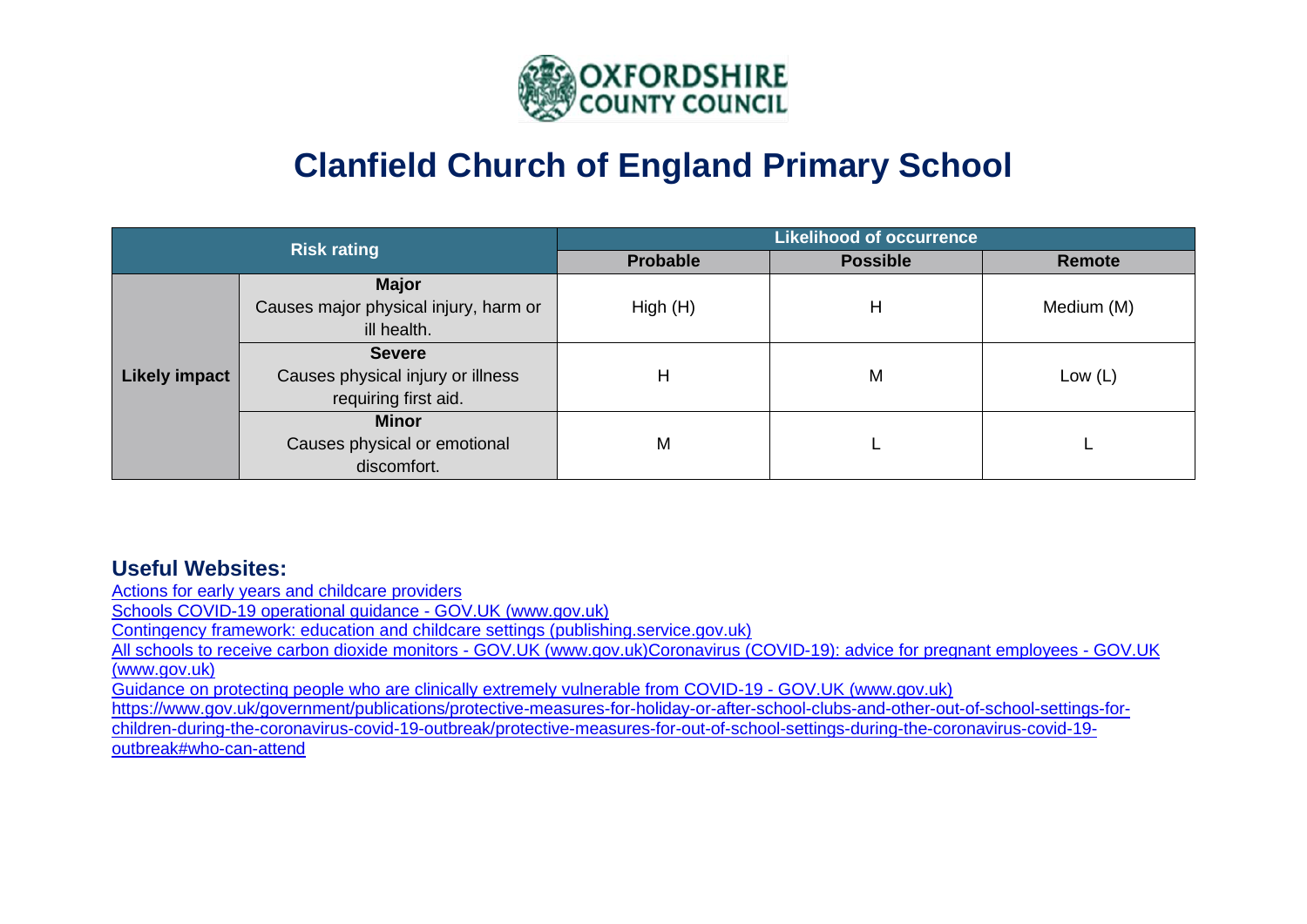### **CONTROL MEASURES WHICH WILL CONTINUE**

#### **We should ALL take the following steps to lower the risk of COVID:**

- ALL adults and children 12 and above ensure that they are double vaccinated against COVID.
- ALL adults and children 12 and above ensure that they have the booster vaccination when they are called.
- ALL adults and children five and above take regular Lateral Flow tests.
- ALL adults and children to follow good hand and respiratory hygiene.

#### **In school, we will:**

- Continue to promote good hand and respiratory hygiene.
- Continue to ensure that we have good ventilation in classrooms and the school hall.
- Continue with outdoor or indoor Key Stage assemblies.
- Continue to ensure staff wear masks in communal areas unless medically exempt.
- Continue to ensure we have an effective cleaning regime in place.

#### **So that we can open as safely as possible and avoid disruption to your children's education, we are asking that all parents/carers follow the following recommendations (new measure in bold)**:

- Parents/carers to meet staff online if a long meeting is required. If this is not possible, parents to wear a mask and meet staff in the outdoor classroom.
- Parents/Carers to continue to ensure their children attend school on time so that they do not need to report late at the front of the school, reducing risks for our office staff. Being consistently late also impacts your child's education and the education of other children in their class and staff morale.
- Parents/Carers must contact the school regarding any illness that keeps their child off school AND report if their child(ren) has been tested positive via a PCR test as soon as possible. For example, if your child has a new persistent cough, high temperature or loss of taste or smell please keep them off school and ensure they have a PCR test. If your child has tested negative via a PCR test they can return to school. If they are positive, please refer to the updated COVID-19 self-isolation examples <https://www.gov.uk/government/publications/covid-19-stay-at-home-guidance/stay-at-home-guidance-for-households-with-possible-coronavirus-covid-19-infection>

#### **Cover Measures** (**Updated 19.01.2022**)

- If the Headteacher is absent or working off site, the Senior Class Teacher, Miss Thomas, will Deputise for her.
- If the School Business Officer is absent, the Admin Assistant will cover the Office Monday, Wednesday and Friday. Parents will be notified and asked to email or leave a voice message on Tuesday or Thursday and someone will get back to them at the earliest opportunity.

#### **Oxfordshire Public Health Advice** (**15.03.2022**)

With rising rates and a new more transmissible variant in circulation, schools are advised to continue the follow the good practices and procedures they have in place.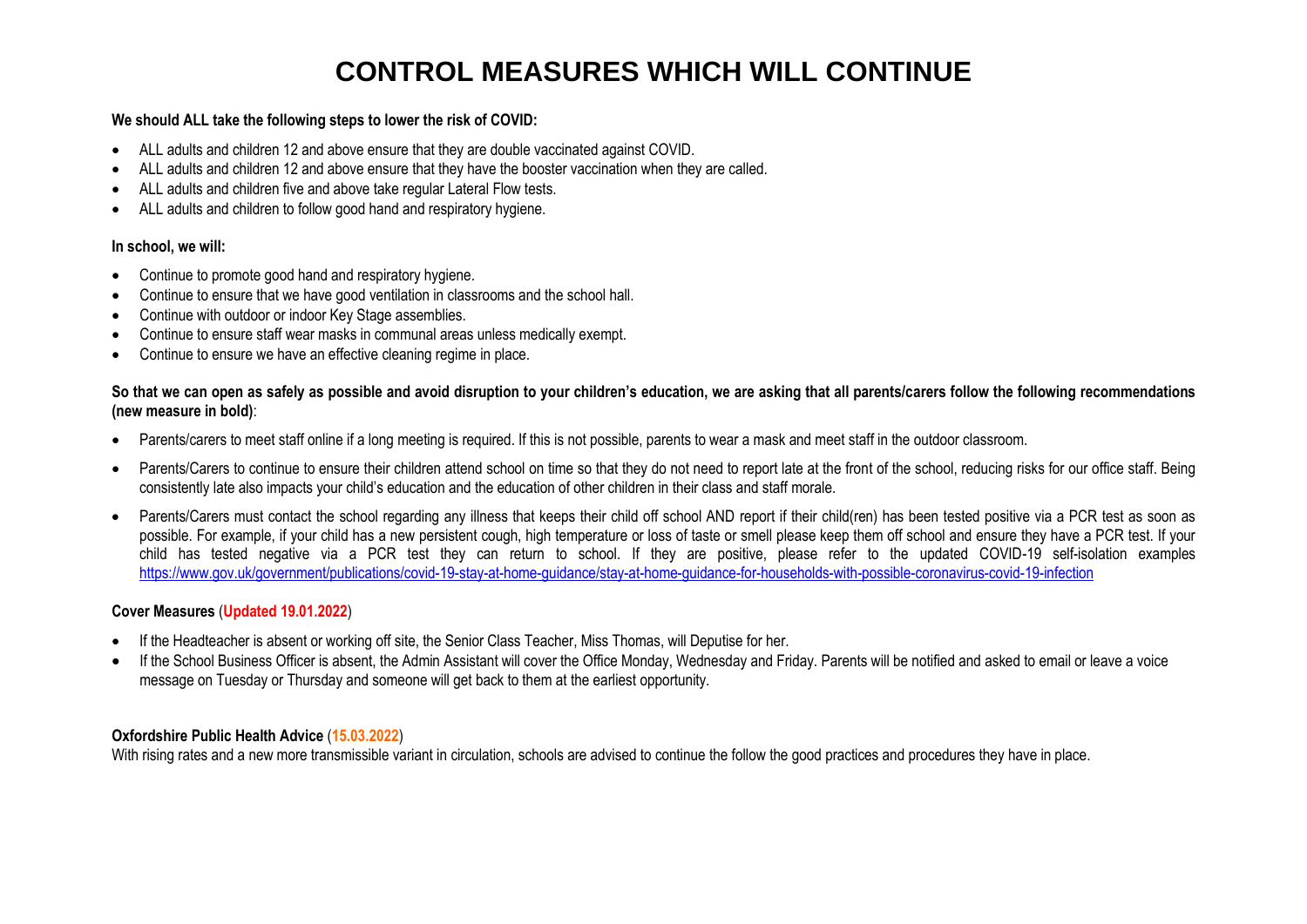Risk Assessment procedures under COVID-19 restrictions (and during phased out removal of restrictions) include:

| Area for concern                                                                                                   | <b>Risk rating</b><br>prior to action<br>H/M/L | <b>Recommended controls</b>                                                                                                                                                                                                                                                                                                                                                                                                                                                                                                                                                                                                                                                                                                                                                                                                                                                                                                                                                                                                                                                                                                                                                                                                                                                                                                                                                                                                                                                                                                                                                                                                                                                                                                                                                                                                                                                                                                | In place?<br>Yes/No | By whom?              | <b>Deadline</b> | <b>Risk rating</b><br>following<br>action<br>H/M/L |
|--------------------------------------------------------------------------------------------------------------------|------------------------------------------------|----------------------------------------------------------------------------------------------------------------------------------------------------------------------------------------------------------------------------------------------------------------------------------------------------------------------------------------------------------------------------------------------------------------------------------------------------------------------------------------------------------------------------------------------------------------------------------------------------------------------------------------------------------------------------------------------------------------------------------------------------------------------------------------------------------------------------------------------------------------------------------------------------------------------------------------------------------------------------------------------------------------------------------------------------------------------------------------------------------------------------------------------------------------------------------------------------------------------------------------------------------------------------------------------------------------------------------------------------------------------------------------------------------------------------------------------------------------------------------------------------------------------------------------------------------------------------------------------------------------------------------------------------------------------------------------------------------------------------------------------------------------------------------------------------------------------------------------------------------------------------------------------------------------------------|---------------------|-----------------------|-----------------|----------------------------------------------------|
| <b>Attendance</b>                                                                                                  | M                                              | The school informs parents and pupils that attendance is mandatory for all pupils, unless they<br>are self-isolating.<br>Parents are informed that the usual rules on school attendance apply - this means parents<br>have a duty to ensure that their child attends regularly.<br>The attendance register is taken as normal and absences are followed up, in line with the<br>$\bullet$<br><b>Attendance and Absence Policy.</b><br>Where a pupil is unable to attend the site because they are complying with clinical and/or<br>public health advice, they are offered access to remote education immediately.<br>Any concerns from staff, parents and pupils about being on the school site are discussed<br>between appropriate individuals.<br>Pupils who are reluctant or anxious to attend school are identified and relevant staff members<br>$\bullet$<br>develop plans to reengage these pupils.<br>The school uses the additional catch-up funding, as well as existing pastoral and support<br>services, resources and funding, to put in place measures for those families who need<br>additional support to secure pupils' regular attendance.<br>Staff and pupils who have returned to the UK from foreign countries within the last month<br>complete the necessary quarantine period, as outlined in the government's guidance, before<br>attending school.<br>The school works with the LA to engage with families who are abroad to understand the pupils'<br>circumstances and their plans to return. The school will encourage families to return where<br>they are able to, emphasising the benefits of regular school attendance and reminding them<br>that school attendance is mandatory.<br>Where possible, remote education will be provided for pupils who are abroad, and facing<br>challenges to return due to coronavirus-related travel restrictions, for the period they are<br>abroad. | Y                   | <b>Head &amp; SBM</b> | 26.11.2021      | M                                                  |
| Awareness of<br>policies and<br>procedures<br>Schools COVID-19<br>operational guidance<br>- GOV.UK<br>(www.gov.uk) | H                                              | All staff and volunteers are aware of all relevant policies and procedures, including but not<br>limited to, the following. The Covid folders and Policy folder are stored in the School Office<br>glass cabinet for easy access:<br><b>Health and Safety Policy</b><br><b>Infection Control Policy</b><br><b>First Aid Policy</b><br><b>Behavioural Policy</b>                                                                                                                                                                                                                                                                                                                                                                                                                                                                                                                                                                                                                                                                                                                                                                                                                                                                                                                                                                                                                                                                                                                                                                                                                                                                                                                                                                                                                                                                                                                                                            | Y                   | <b>SLT</b>            | 15.12.2021      | M                                                  |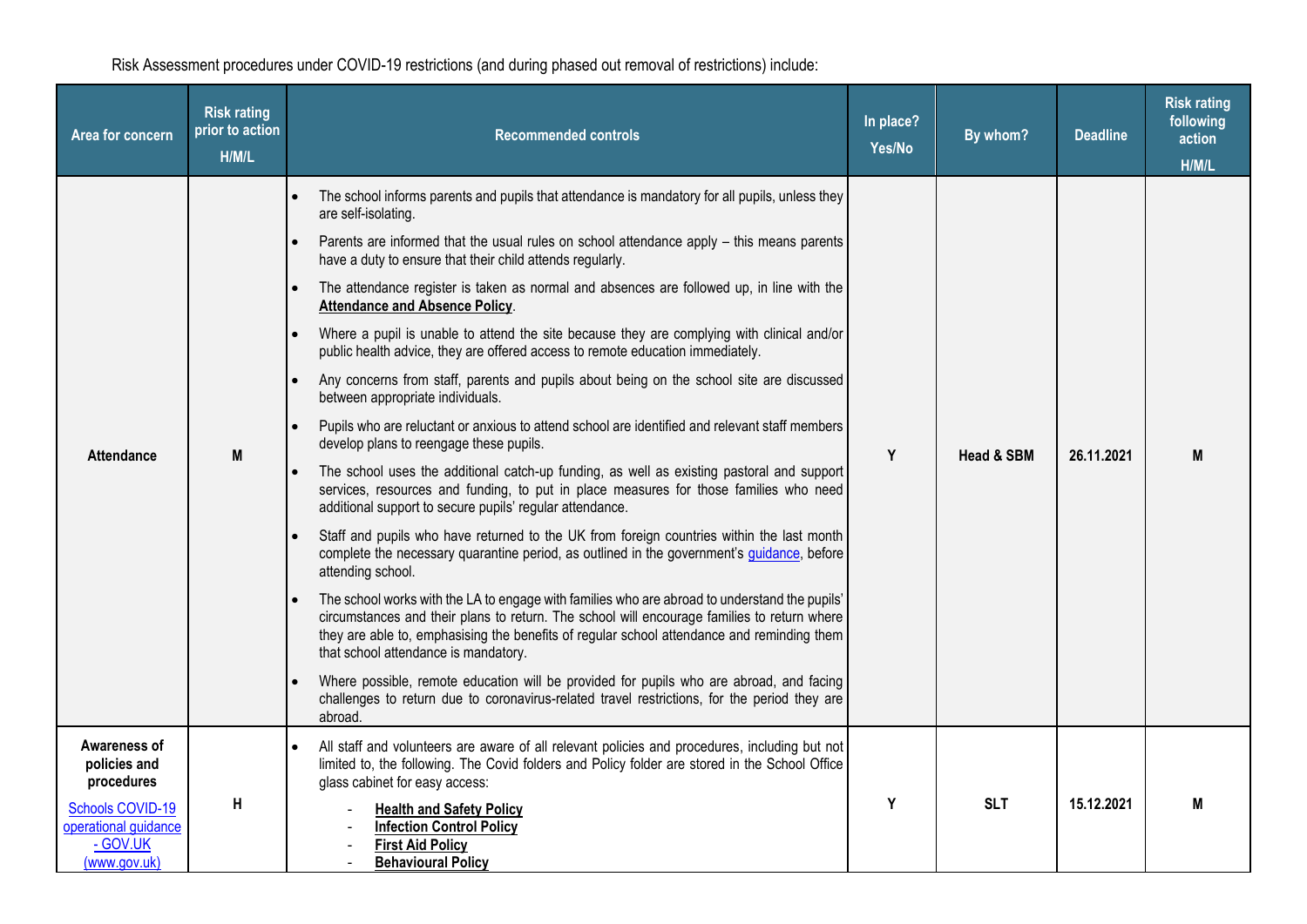| Area for concern | <b>Risk rating</b><br>prior to action<br>H/M/L | <b>Recommended controls</b>                                                                                                                                                                                                                                                                           | In place?<br>Yes/No | By whom?        | <b>Deadline</b> | <b>Risk rating</b><br>following<br>action<br>H/M/L |
|------------------|------------------------------------------------|-------------------------------------------------------------------------------------------------------------------------------------------------------------------------------------------------------------------------------------------------------------------------------------------------------|---------------------|-----------------|-----------------|----------------------------------------------------|
|                  |                                                | Pupils are supported to understand and follow the relevant school procedures.                                                                                                                                                                                                                         |                     |                 |                 |                                                    |
|                  |                                                | All staff have regard to all relevant guidance and legislation including, but not limited to, the<br>following:                                                                                                                                                                                       |                     |                 |                 |                                                    |
|                  |                                                | All staff have regard to all relevant guidance and legislation including, but not limited to, the<br>following:                                                                                                                                                                                       |                     |                 |                 |                                                    |
|                  |                                                | The Health Protection (Notification) Regulations 2010<br>The Reporting of Injuries, Diseases and Dangerous Occurrences Regulations<br>(RIDDOR) 2013<br>DfE (2022) 'Schools coronavirus (COVID-19) operational guidance'<br>DfE (2021) 'Use of PPE in education, childcare and children's social care' |                     |                 |                 |                                                    |
|                  |                                                | Staff receive any necessary training on measures that have been implemented that are<br>relevant to their role, e.g. infection control and pupil wellbeing.                                                                                                                                           |                     |                 |                 |                                                    |
|                  |                                                | The school keeps up-to-date with advice issued by, but not limited to, the following:<br>DfE<br><b>NHS</b><br>PHE<br>Department of Health and Social Care<br>The school's local health protection team (HPT)                                                                                          |                     |                 |                 |                                                    |
|                  |                                                | All staff, volunteers, parents, pupils, visitors and contractors are made aware of relevant<br>infection control and other measures in place via email, particularly any changes to processes<br>to allow for the full opening of the school.                                                         |                     |                 |                 |                                                    |
|                  |                                                | Pupils are made aware of the measures that are in place, e.g. infection control and behaviour<br>expectations, via various methods, including visual aids around the school and reminders from<br>staff.                                                                                              |                     |                 |                 |                                                    |
|                  |                                                | The SBM conducts a review of all supplier and contractor arrangements to ensure they are<br>appropriate for the school's current operations.                                                                                                                                                          |                     |                 |                 |                                                    |
|                  |                                                | The SLT reviews relevant school policies to ensure they account for new provisions.                                                                                                                                                                                                                   |                     |                 |                 |                                                    |
| <b>Behaviour</b> |                                                | The school's Behaviour Policy sets out behaviour expectations for pupils and is updated in<br>line with new rules and measures.                                                                                                                                                                       |                     | Headteacher &   |                 |                                                    |
| expectations     | M                                              | Expectations are communicated clearly to staff, pupils and parents.<br>Pupils who are struggling to reengage with school are supported appropriately.                                                                                                                                                 | Y                   | <b>Teachers</b> | 15.12.2021      | M                                                  |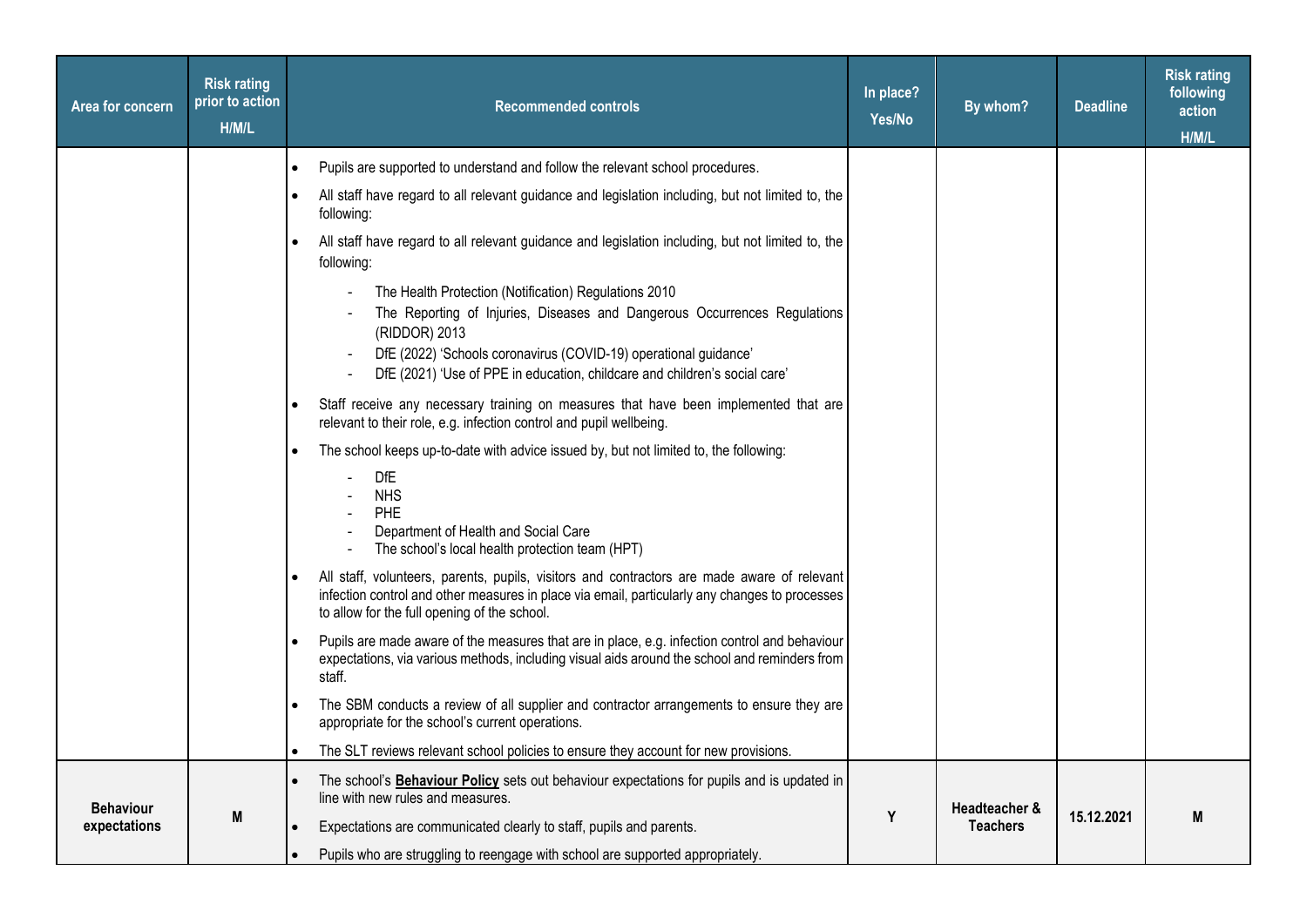| Area for concern                             | <b>Risk rating</b><br>prior to action<br>H/M/L | <b>Recommended controls</b>                                                                                                                                                                                                                          | In place?<br>Yes/No | By whom?              | <b>Deadline</b> | <b>Risk rating</b><br>following<br>action<br>H/M/L |
|----------------------------------------------|------------------------------------------------|------------------------------------------------------------------------------------------------------------------------------------------------------------------------------------------------------------------------------------------------------|---------------------|-----------------------|-----------------|----------------------------------------------------|
|                                              |                                                | The school's kitchen is fully open and operates within usual legal requirements.                                                                                                                                                                     |                     |                       |                 |                                                    |
|                                              |                                                | The <b>SBM</b> liaises with catering providers to ensure the kitchens can remain fully open and food<br>is prepared and delivered in line with any relevant sections of the government's 'Working safely<br>during coronavirus (COVID-19)' guidance. |                     | <b>SBM</b>            | 15.12.2021      |                                                    |
| Catering                                     |                                                | FSM or food parcels are provided for eligible pupils who are not attending school during term<br>time where they:                                                                                                                                    | Y                   |                       |                 |                                                    |
|                                              |                                                | Are self-isolating.<br>Have symptoms or a positive test result.<br>Are not attending as a result of local restrictions advised by the government.                                                                                                    |                     |                       |                 |                                                    |
|                                              |                                                | The school maintains an appropriate cleaning schedule which includes the regular cleaning<br>of areas and equipment e.g. twice per day. There is a particular focus on frequently touched<br>surfaces.                                               |                     | <b>Head &amp; SBM</b> |                 |                                                    |
|                                              |                                                | Clarendon Cleaning implement a cleaning schedule that ensures cleaning is generally<br>enhanced and includes:                                                                                                                                        |                     |                       |                 |                                                    |
|                                              |                                                | More frequent cleaning of rooms and shared areas (including classrooms,<br>playgrounds and eating areas) that are used by different groups.                                                                                                          |                     |                       | 16.11.2021      |                                                    |
| Cleaning<br><b>COVID-19:</b>                 |                                                | Frequently touched surfaces being cleaned more often than normal.                                                                                                                                                                                    |                     |                       |                 |                                                    |
| cleaning of non-                             |                                                | Provision for ensuring toilets are cleaned regularly.                                                                                                                                                                                                |                     |                       |                 |                                                    |
| healthcare<br>settings outside<br>the home - | H                                              | The necessary areas of the school are deep cleaned with suitable cleaning agents and in line<br>with the COSHH Policy.                                                                                                                               | Y                   |                       |                 | <b>HL</b>                                          |
| <b>GOV.UK</b><br>(www.gov.uk)                |                                                | All areas that have been cleaned are checked to ensure they are safe to occupy, e.g. there<br>are no slip hazards and any harmful substances have been removed.                                                                                      |                     |                       |                 |                                                    |
|                                              |                                                | All areas that remain temporarily closed, or partially closed for cleaning or infection control<br>purposes, are clearly signposted.                                                                                                                 |                     |                       |                 |                                                    |
|                                              |                                                | Adequate amounts of suitable cleaning agents are available.                                                                                                                                                                                          |                     |                       |                 |                                                    |
|                                              |                                                | PPE is available to members of staff who require it to carry out cleaning safely.<br>$\bullet$                                                                                                                                                       |                     |                       |                 |                                                    |
|                                              |                                                | Signs are placed in relevant areas to instruct staff and pupils to always flush toilets with the<br>lids down.                                                                                                                                       |                     |                       |                 |                                                    |
| Communication                                | M                                              | The headteacher contacts the DfE's advice helpline for specific recommendations for their<br>school, e.g. boarding schools.                                                                                                                          | Y                   | <b>SLT</b>            | 15.12.2021      | M                                                  |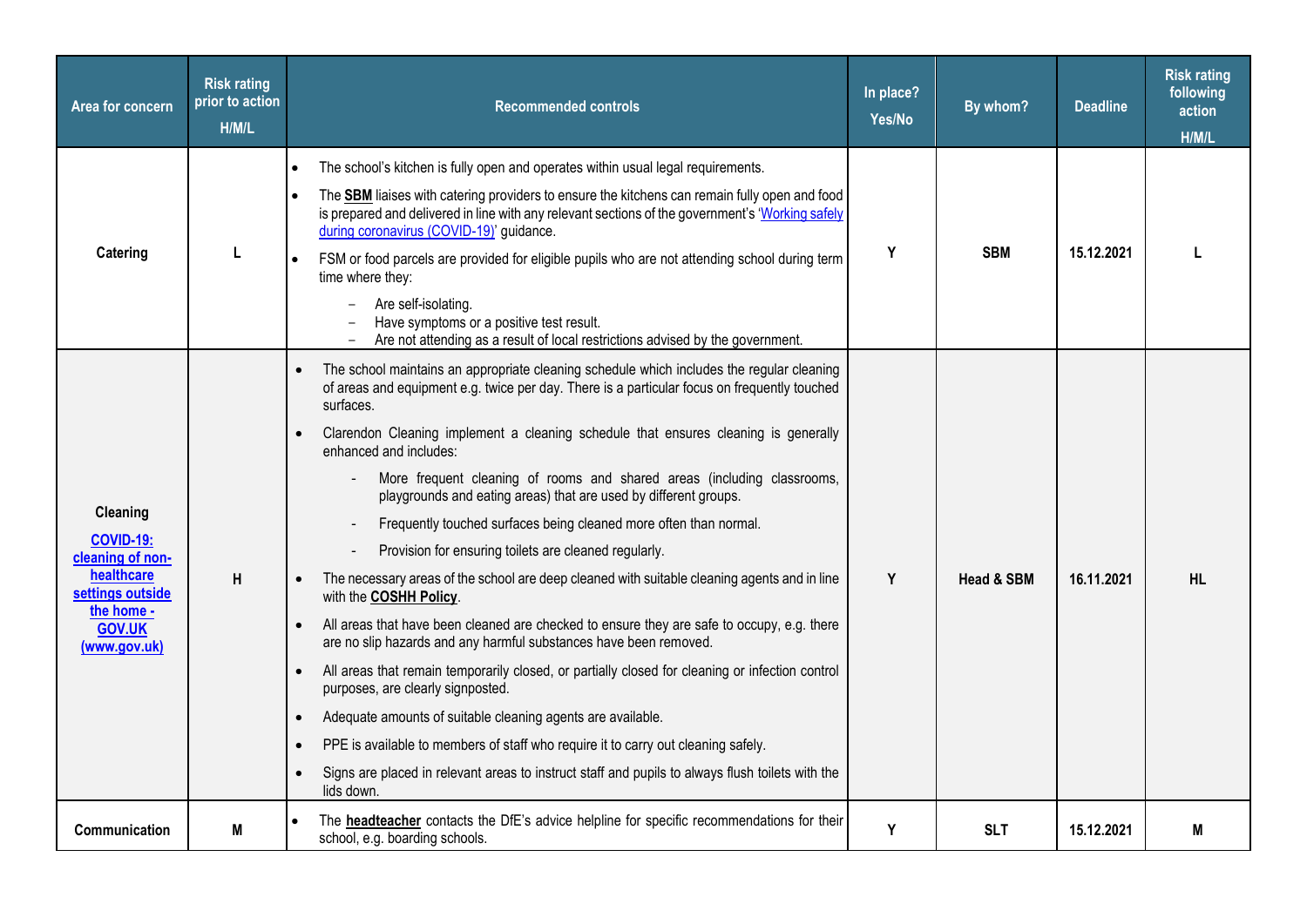| Area for concern                  | <b>Risk rating</b><br>prior to action<br>H/M/L | <b>Recommended controls</b>                                                                                                                                                                          |   | By whom?              | <b>Deadline</b> | <b>Risk rating</b><br>following<br>action<br>H/M/L |
|-----------------------------------|------------------------------------------------|------------------------------------------------------------------------------------------------------------------------------------------------------------------------------------------------------|---|-----------------------|-----------------|----------------------------------------------------|
|                                   |                                                | The <b>headteacher</b> puts into place any actions or precautions advised by the DfE's helpline or<br>local HPT if necessary.                                                                        |   |                       |                 |                                                    |
|                                   |                                                | The <b>headteacher</b> liaises with the LA where necessary and includes any local guidance in the<br>Staff Handbook, where required.                                                                 |   |                       |                 |                                                    |
|                                   |                                                | The school's website is kept up to date with any important information regarding the running<br>of the school during the pandemic, e.g. local arrangements.                                          |   |                       |                 |                                                    |
|                                   |                                                | Parents are informed via <b>letter</b> about the relevant information regarding the running of the<br>school during the pandemic, including any pick-up and drop-off arrangements.                   |   |                       |                 |                                                    |
|                                   |                                                | Staff and volunteers are informed via <b>email</b> about the relevant information regarding the<br>running of the school during the pandemic.                                                        |   |                       |                 |                                                    |
|                                   |                                                | Staff are informed of who they can turn to for support and there are several avenues they can<br>follow, e.g. line manager, other senior staff or colleagues.                                        |   |                       |                 |                                                    |
|                                   |                                                | All staff, pupils, parents, visitors and volunteers are made aware of the symptoms of<br>coronavirus, what to do if they display symptoms, and if others display symptoms.                           |   |                       |                 |                                                    |
|                                   |                                                | The headteacher liaises with the governing board about possible arrangements for running<br>the school during the pandemic, where necessary.                                                         |   |                       |                 |                                                    |
|                                   |                                                | The <b>SLT</b> is actively present around the school to provide additional support, advice and<br>reassurance.                                                                                       |   |                       |                 |                                                    |
|                                   |                                                | The <b>SBM</b> communicates with suppliers and contractors regarding the running of the school<br>during the pandemic and reinstating or suspending the supply of any required goods or<br>services. |   |                       |                 |                                                    |
|                                   |                                                | The <b>headteacher</b> informs staff, volunteers and the governing board about the arrangements<br>for how meetings are carried out during the pandemic.                                             |   |                       |                 |                                                    |
|                                   |                                                | A record is kept of all visitors and contractors that come to the school site.                                                                                                                       |   |                       |                 |                                                    |
|                                   |                                                | Parents are informed, via letter, of how the school responds to confirmed cases of coronavirus.                                                                                                      |   |                       |                 |                                                    |
|                                   |                                                | Where an individual in the school community tests positive for coronavirus, the school follows<br>public health advice and procedures outlined by Oxfordshire County Council.                        |   |                       |                 |                                                    |
| Confirmed cases of<br>coronavirus | Н                                              | The school works with the DfE's dedicated coronavirus advice service (or local HPT if the case<br>is escalated) to carry out a rapid risk assessment and identify appropriate next steps.            | Y | <b>Head &amp; SBM</b> | 05.01.2022      | H                                                  |
|                                   |                                                | Where required, all parents and staff are informed of the confirmed case; however, the name<br>of the individual is not shared.                                                                      |   |                       |                 |                                                    |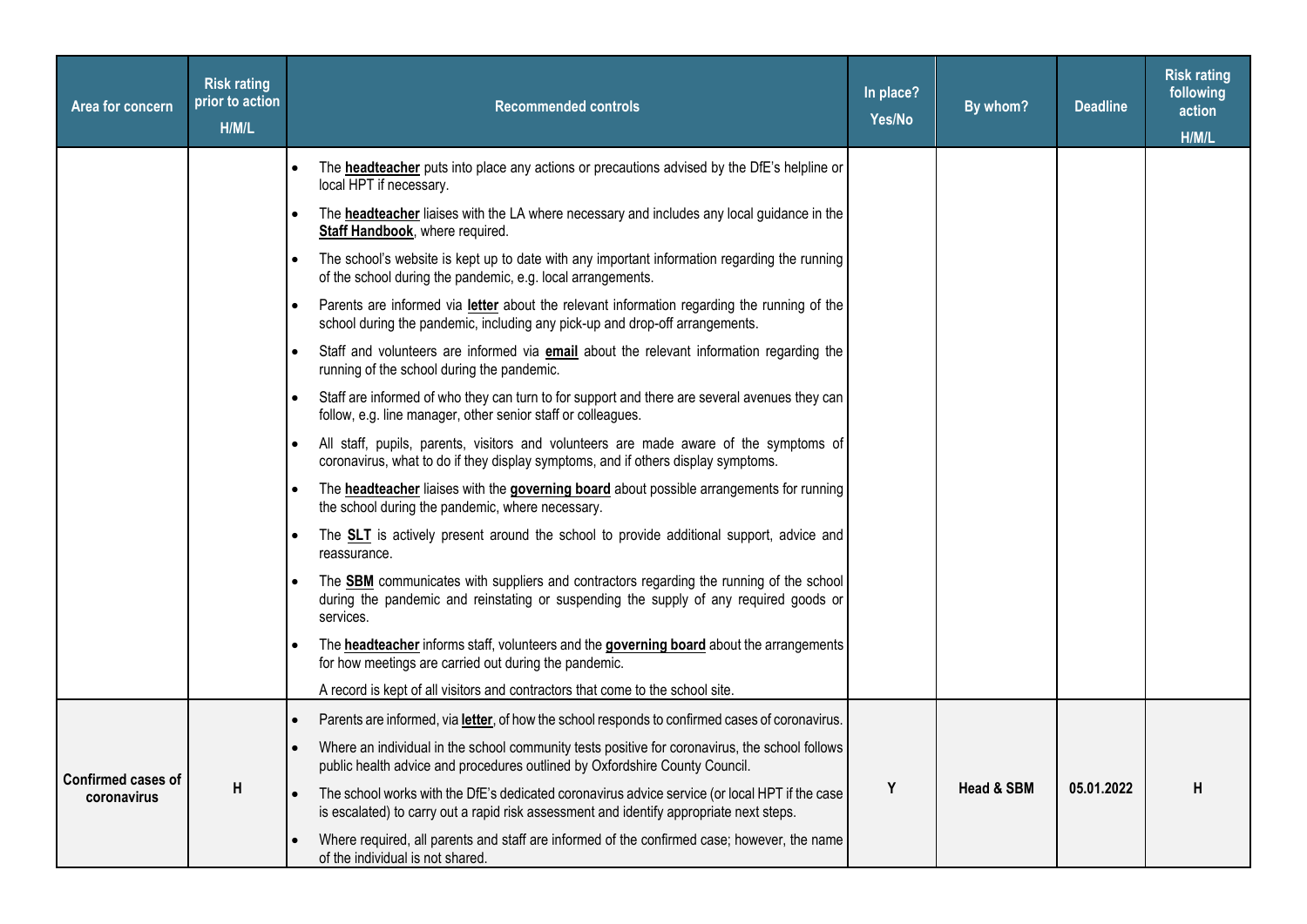| Area for concern                    | <b>Risk rating</b><br>prior to action<br>H/M/L | <b>Recommended controls</b>                                                                                                                                                                                                                                                                                                                                                                                                                                                                                | In place?<br>Yes/No | By whom?           | <b>Deadline</b> | <b>Risk rating</b><br>following<br>action<br>H/M/L |
|-------------------------------------|------------------------------------------------|------------------------------------------------------------------------------------------------------------------------------------------------------------------------------------------------------------------------------------------------------------------------------------------------------------------------------------------------------------------------------------------------------------------------------------------------------------------------------------------------------------|---------------------|--------------------|-----------------|----------------------------------------------------|
|                                     |                                                | The school does not request evidence of negative test results or other medical evidence before<br>admitting individuals back to school after a period of self-isolation.                                                                                                                                                                                                                                                                                                                                   |                     |                    |                 |                                                    |
|                                     |                                                | The individual who tested positive can stop self-isolating after they have finished their isolation<br>period and their symptoms have gone or if they continue to only have a residual cough or<br>anosmia.                                                                                                                                                                                                                                                                                                |                     |                    |                 |                                                    |
|                                     |                                                | Individuals who have tested positive for coronavirus are aware that they can end their self-<br>isolation after 7 days rather than 10 if they have negative LFD tests on day 6 and 7 and no<br>longer have a high temperature. These individuals may return to school from day 8.                                                                                                                                                                                                                          |                     |                    |                 |                                                    |
|                                     |                                                | The school follows any further actions advised by its local Incident Management Team when<br>it is investigating a suspected or confirmed case of the Omicron variant.                                                                                                                                                                                                                                                                                                                                     |                     |                    |                 |                                                    |
|                                     |                                                | Staff, parents, pupils and visitors are informed of the national legal requirements regarding<br>self-isolation.                                                                                                                                                                                                                                                                                                                                                                                           |                     |                    |                 |                                                    |
|                                     |                                                | Staff, parents and pupils are made aware that from 14 December 2021, the following<br>individuals who are identified as close contacts of someone with coronavirus should take a<br>lateral flow device (LFD) test every day for 7 days instead of self-isolating - this is the same<br>for all cases of coronavirus, not just the Omicron variant:                                                                                                                                                        |                     |                    |                 |                                                    |
|                                     |                                                | Fully vaccinated adults – people who have had two doses of an approved vaccine                                                                                                                                                                                                                                                                                                                                                                                                                             |                     |                    |                 |                                                    |
|                                     |                                                | All children and young people aged 5 to 18 years and 6 months, regardless of their<br>vaccination status                                                                                                                                                                                                                                                                                                                                                                                                   |                     |                    |                 |                                                    |
| <b>Contact with</b><br>potential or |                                                | People who are not able to get vaccinated for medical reasons                                                                                                                                                                                                                                                                                                                                                                                                                                              |                     |                    |                 |                                                    |
| confirmed<br>coronavirus cases      | $\mathsf{H}$                                   | People taking part, or have taken part, in an approved clinical trial for a coronavirus<br>vaccine                                                                                                                                                                                                                                                                                                                                                                                                         | Y                   | <b>Headteacher</b> | 05.01.2022      | н                                                  |
|                                     |                                                | Staff and pupils are informed that if they have been identified as a close contact will report the<br>results of their daily testing through the <b>Online Reporting System</b> and to the school. If they test<br>negative, they should continue to attend school. If they test positive, they will self-isolate and<br>order a PCR test to confirm the result. If the PCR test is negative, they will no longer need to<br>self-isolate but will continue to carry out the remainder of the daily tests. |                     |                    |                 |                                                    |
|                                     |                                                | The school follows any further advice from its local Incident Management Team following a<br>suspected or confirmed case of the Omicron variant in the school community.                                                                                                                                                                                                                                                                                                                                   |                     |                    |                 |                                                    |
|                                     |                                                | Pupils are informed that they will only need to isolate if they produce a positive test or develop<br>symptoms.                                                                                                                                                                                                                                                                                                                                                                                            |                     |                    |                 |                                                    |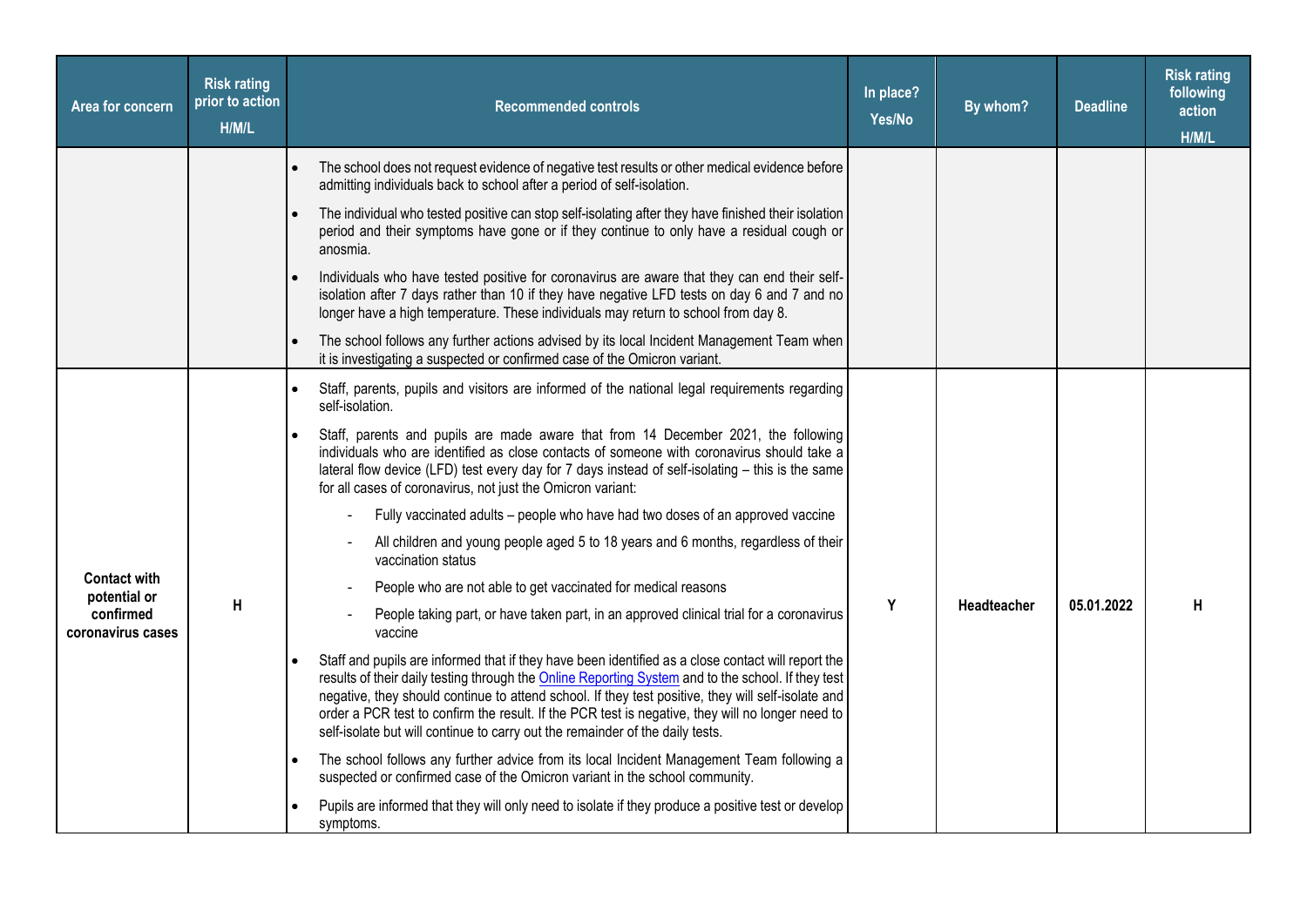| Area for concern | <b>Risk rating</b><br>prior to action<br>H/M/L | <b>Recommended controls</b>                                                                                                                                                                                                                                                                                                                                                                             | In place?<br>Yes/No | By whom? | <b>Deadline</b> | <b>Risk rating</b><br>following<br>action<br>H/M/L |
|------------------|------------------------------------------------|---------------------------------------------------------------------------------------------------------------------------------------------------------------------------------------------------------------------------------------------------------------------------------------------------------------------------------------------------------------------------------------------------------|---------------------|----------|-----------------|----------------------------------------------------|
|                  |                                                | The school works with pupils and their families to support pupils with SEND who may struggle<br>to or are unable to self-test daily for 7 days, in order to agree on an appropriate testing route<br>such as assisted swabbing.                                                                                                                                                                         |                     |          |                 |                                                    |
|                  |                                                | Staff are made aware that fully vaccinated adults, or adults who are not able to get vaccinated<br>for medical reasons, who are identified as a close contact of a positive case do not need to<br>self-isolate unless they develop symptoms or produce a positive test.                                                                                                                                |                     |          |                 |                                                    |
|                  |                                                | Staff who have only had one dose of the vaccine are made aware that they still need to self-<br>isolate if identified as a close contact until two weeks after receiving their second dose.                                                                                                                                                                                                             |                     |          |                 |                                                    |
|                  |                                                | Anyone over the age of 18 years and 6 months who is not vaccinated is made aware that they<br>must self-isolate in line with government guidelines if they are identified as a close contact of<br>a positive case.                                                                                                                                                                                     |                     |          |                 |                                                    |
|                  |                                                | Instances of staff, pupils, visitors and volunteers displaying symptoms of coronavirus are<br>managed in line with local and national guidance.                                                                                                                                                                                                                                                         |                     |          |                 |                                                    |
|                  |                                                | Pupils and parents are made aware that staff and students over the age of 18 should follow<br>the same self-isolation rules as those under 18 until six months after their 18 <sup>th</sup> birthday, at<br>which point they will begin to follow the same rules as adults. This time should be used to<br>ensure they are vaccinated if possible.                                                      |                     |          |                 |                                                    |
|                  |                                                | If anyone in the school develops coronavirus symptoms while at school, they are:                                                                                                                                                                                                                                                                                                                        |                     |          |                 |                                                    |
|                  |                                                | Sent home to begin isolation - the isolation period includes the day the symptoms<br>started and the next 10 full days (unless they have a negative LFD test on day 6 and<br>7 of their self-isolation period which means they can end their self-isolation).                                                                                                                                           |                     |          |                 |                                                    |
|                  |                                                | Advised to follow the guidance for households with possible or confirmed<br>coronavirus.                                                                                                                                                                                                                                                                                                                |                     |          |                 |                                                    |
|                  |                                                | Advised to arrange a PCR test as soon as possible.                                                                                                                                                                                                                                                                                                                                                      |                     |          |                 |                                                    |
|                  |                                                | Pupils being sent home after displaying symptoms who are awaiting collection by a parent are<br>moved to a room where they can be isolated behind a closed door, with an open window for<br>ventilation where possible. If it is not possible to isolate the pupil, they are moved to an area<br>which is at least two metres away from others. If required, a member of staff supervises the<br>pupil. |                     |          |                 |                                                    |
|                  |                                                | Where contact with a pupil's parents cannot be made, appropriate procedures are followed in<br>accordance with those outlined in government guidance.                                                                                                                                                                                                                                                   |                     |          |                 |                                                    |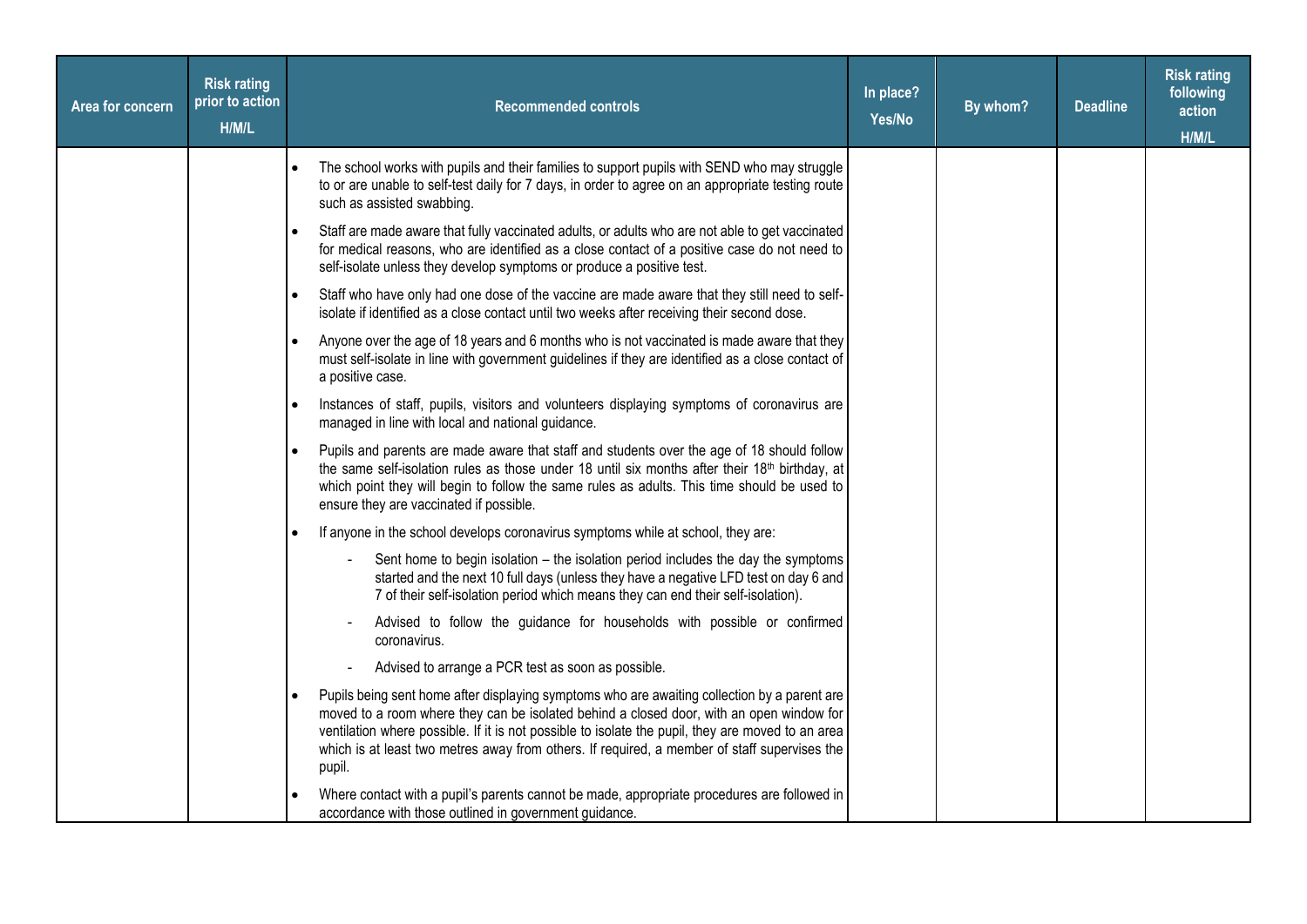| Area for concern        | <b>Risk rating</b><br>prior to action<br>H/M/L | <b>Recommended controls</b>                                                                                                                                                                                                                                                                 | In place?<br>Yes/No | By whom?   | <b>Deadline</b> | <b>Risk rating</b><br>following<br>action<br>H/M/L |
|-------------------------|------------------------------------------------|---------------------------------------------------------------------------------------------------------------------------------------------------------------------------------------------------------------------------------------------------------------------------------------------|---------------------|------------|-----------------|----------------------------------------------------|
|                         |                                                | In exceptional circumstances, where a pupil's parents cannot arrange to have their child<br>collected, if it is age-appropriate and safe to do so, the child is directed to walk, cycle or scoot<br>home. If this is not possible, the school makes alternative arrangements.               |                     |            |                 |                                                    |
|                         |                                                | Symptomatic individuals who are sent home are directed to not use public transport to get<br>home.                                                                                                                                                                                          |                     |            |                 |                                                    |
|                         |                                                | If the pupil needs to use the toilet while awaiting collection, they use a separate bathroom if<br>possible. The bathroom is cleaned and disinfected using standard cleaning products before<br>being used by anyone else.                                                                  |                     |            |                 |                                                    |
|                         |                                                | Emergency assistance is called immediately if the pupil's symptoms worsen and they require<br>further medical care.                                                                                                                                                                         |                     |            |                 |                                                    |
|                         |                                                | PPE is worn by supervising staff if direct personal care is needed and they cannot maintain a<br>distance of two metres.                                                                                                                                                                    |                     |            |                 |                                                    |
|                         |                                                | Anyone who comes into contact with a symptomatic individual washes their hands thoroughly<br>for 20 seconds with soap and running warm water or hand sanitiser. The area around the<br>symptomatic individual is cleaned with normal household bleach after they have left the<br>premises. |                     |            |                 |                                                    |
|                         |                                                | Staff members who have helped someone with symptoms and any pupils who have been in<br>close contact with them are informed that they do not need to self-isolate unless they develop<br>symptoms themselves.                                                                               |                     |            |                 |                                                    |
|                         |                                                | The school does not routinely take the temperature of pupils.                                                                                                                                                                                                                               |                     |            |                 |                                                    |
|                         |                                                | The school refuses to admit a pupil who is displaying symptoms of coronavirus where their<br>parents are insisting their child attends if, in its reasonable judgement, the pupil poses a risk<br>of infection to other members of the school community.                                    |                     |            |                 |                                                    |
|                         |                                                | Remote education plans are in place for pupils who are self-isolating or shielding.                                                                                                                                                                                                         |                     |            |                 |                                                    |
| Contingency<br>planning | M                                              | The school has a Coronavirus (COVID-19): Contingency Plan - also known as an outbreak<br>management plan - that can be implemented if restrictions need to be implemented due to<br>coronavirus.                                                                                            | Y                   | Head & SBM | 15.12.2021      | M                                                  |
|                         |                                                | All pupils are given the support required to make good progress.                                                                                                                                                                                                                            |                     |            |                 |                                                    |
| Curriculum              | M                                              | Relevant staff members discuss how the government's curriculum expectations can be met<br>and ensure this is communicated across the school.                                                                                                                                                | Y                   | <b>SLT</b> | 15.12.2021      | M                                                  |
|                         |                                                | The government's catch-up funding is utilised to ensure pupils receive the support they need<br>to catch-up on learning lost due to the coronavirus pandemic.                                                                                                                               |                     |            |                 |                                                    |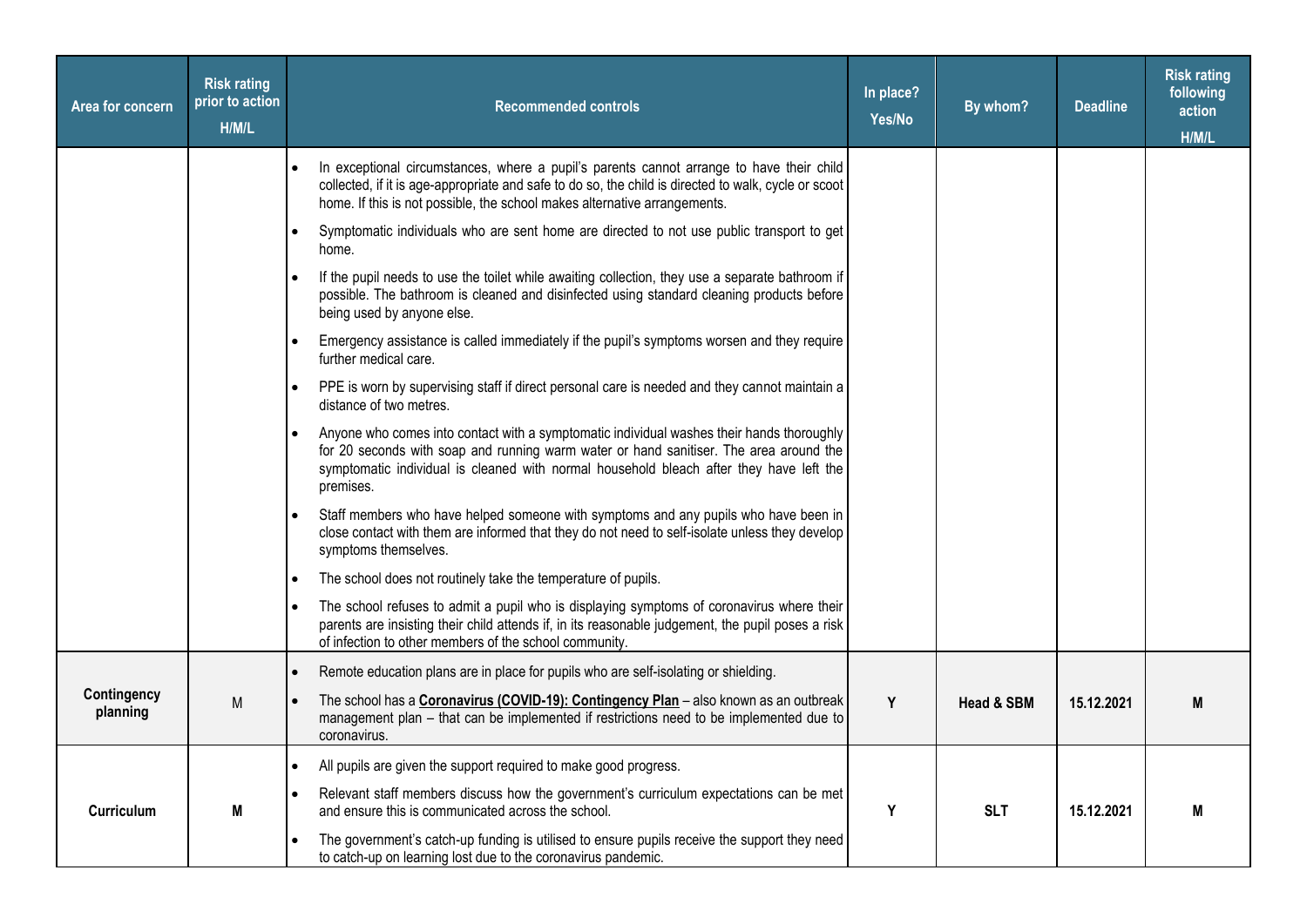| Area for concern                                                                                  | <b>Risk rating</b><br>prior to action<br>H/M/L | <b>Recommended controls</b>                                                                                                                                                                                                                                                                |                                                                                       | In place?<br>Yes/No | By whom?    | <b>Deadline</b> | <b>Risk rating</b><br>following<br>action<br>H/M/L |
|---------------------------------------------------------------------------------------------------|------------------------------------------------|--------------------------------------------------------------------------------------------------------------------------------------------------------------------------------------------------------------------------------------------------------------------------------------------|---------------------------------------------------------------------------------------|---------------------|-------------|-----------------|----------------------------------------------------|
|                                                                                                   |                                                | Separate risk assessments are undertaken for subjects which pose risk of transmission, e.g.<br>music and PE.                                                                                                                                                                               |                                                                                       |                     |             |                 |                                                    |
|                                                                                                   |                                                | Educational visits will be conducted in line with government guidance. This includes system of<br>controls and the COVID-secure measures in place at the destination.                                                                                                                      |                                                                                       |                     |             |                 |                                                    |
|                                                                                                   |                                                | A full and thorough risk assessment is made in relation to all educational visits to ensure they<br>can be undertaken safely.                                                                                                                                                              |                                                                                       |                     |             | 15.12.2021      |                                                    |
| <b>Educational visits</b><br>Schools COVID-19<br>operational guidance<br>- GOV.UK<br>(www.gov.uk) |                                                | The schools makes staff, pupils and parents aware that international travel can resume from<br>the start of the Autumn term 2021; this includes trips that were postponed and organising new<br>trips for the future.                                                                      |                                                                                       |                     | Head & SBM  |                 | н                                                  |
|                                                                                                   | Н                                              | Pupils are allowed on trips to outdoor public places and do not need to be restricted to limits<br>on gatherings, provided:                                                                                                                                                                |                                                                                       | Y                   |             |                 |                                                    |
|                                                                                                   |                                                | It is for the purpose of childcare.<br>The EYFS staff: child ratios are maintained.<br>A risk assessment is conducted in advance.<br>Good hygiene is maintained throughout.<br>Thorough handwashing happens before and after the trip.<br>Appropriate insurance arrangements are in place. | The trip is carried out in line with relevant local or national coronavirus guidance. |                     |             |                 |                                                    |
|                                                                                                   |                                                | The school ensures that it has adequate travel insurance and discusses any questions about<br>cover with its insurance provider.                                                                                                                                                           |                                                                                       |                     |             |                 |                                                    |
|                                                                                                   |                                                | The school follows the guidelines relevant to trips to indoor spaces. Once inside:                                                                                                                                                                                                         |                                                                                       |                     |             |                 |                                                    |
|                                                                                                   |                                                | Staff are to remain with the pupils in the group.                                                                                                                                                                                                                                          | Pupils and staff should wash hands thoroughly on arrival and before leaving.          |                     |             |                 |                                                    |
|                                                                                                   |                                                | The school conducts a separate risk assessment for any planned trips abroad in line with the<br>latest updates to coronavirus guidance regarding the Omicron variant and considers<br>postponement or cancellation against the specific circumstances of any such trips.                   |                                                                                       |                     |             |                 |                                                    |
|                                                                                                   |                                                | Pupils and staff take a coronavirus PCR test on or before day two after arrival in the UK, and<br>self-isolate until a negative result is received.                                                                                                                                        |                                                                                       |                     |             |                 |                                                    |
| <b>Externally</b><br>employed adults                                                              |                                                | Arrangements in place for any externally employed adults delivering learning in school e.g.<br>sports coaches, music tutors, forest school leaders. Protocols and expectations shared                                                                                                      |                                                                                       |                     |             |                 |                                                    |
| https://www.gov.uk/g<br>overnment/publicatio<br>ns/actions-for-                                   | M                                              | Obtain their assessments outlining controls, e.g. only offering limited activities which maintain<br>distancing, all equipment stringently cleaned                                                                                                                                         |                                                                                       | Y                   | Headteacher | 15.12.2021      | M                                                  |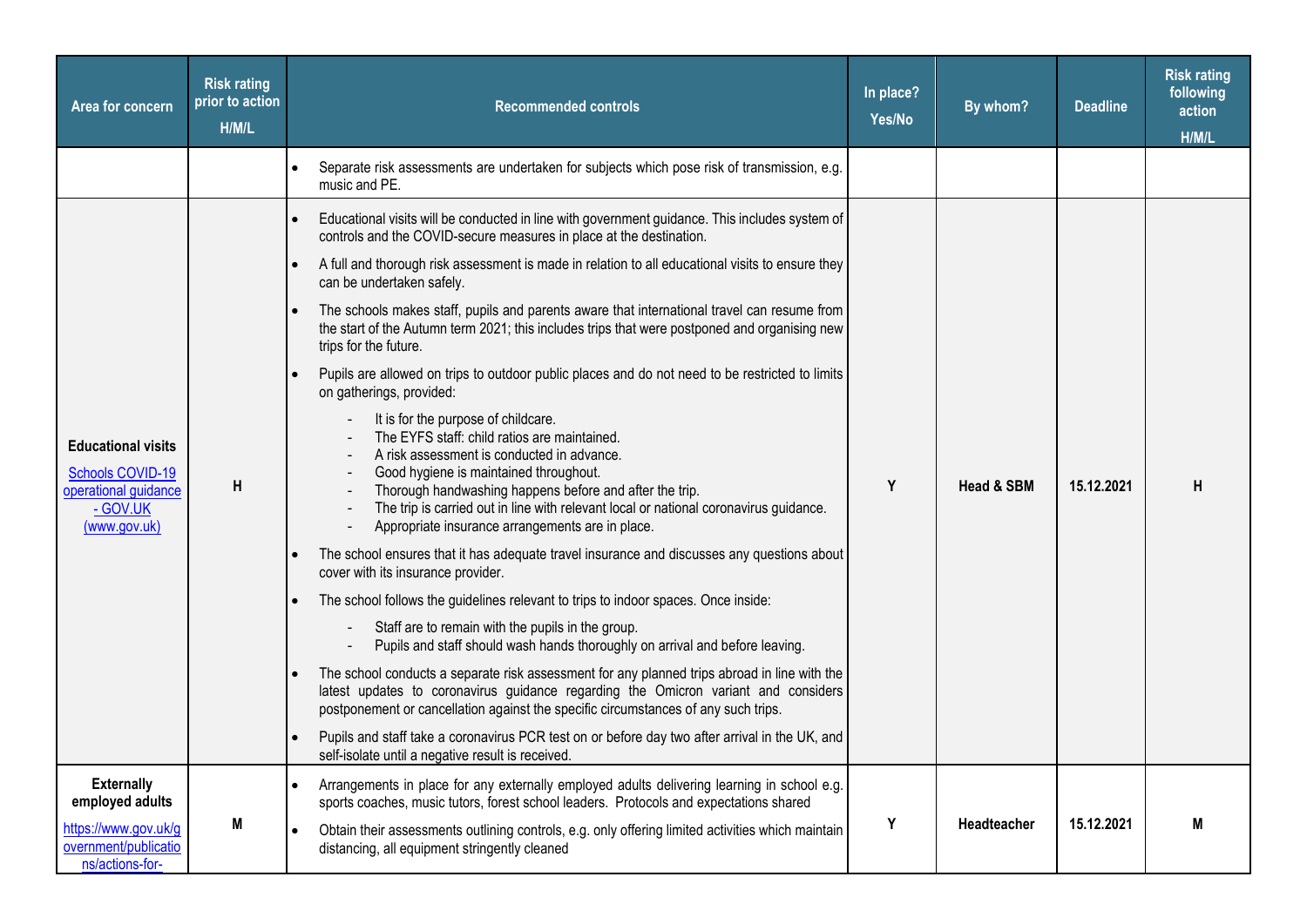| Area for concern                                                                                                                                                                                                                                                                                       | <b>Risk rating</b><br>prior to action<br>H/M/L | <b>Recommended controls</b>                                                                                                                                                                                                                                                                                                                                                                                                                                                                                                                                                                                                                                                                                                                                                                                                                                                      | In place?<br>Yes/No | By whom?              | <b>Deadline</b> | <b>Risk rating</b><br>following<br>action<br>H/M/L |
|--------------------------------------------------------------------------------------------------------------------------------------------------------------------------------------------------------------------------------------------------------------------------------------------------------|------------------------------------------------|----------------------------------------------------------------------------------------------------------------------------------------------------------------------------------------------------------------------------------------------------------------------------------------------------------------------------------------------------------------------------------------------------------------------------------------------------------------------------------------------------------------------------------------------------------------------------------------------------------------------------------------------------------------------------------------------------------------------------------------------------------------------------------------------------------------------------------------------------------------------------------|---------------------|-----------------------|-----------------|----------------------------------------------------|
| schools-during-the-<br>coronavirus-<br>outbreak/guidance-<br>for-full-opening-<br>schools#section-3-<br>curriculum-<br>behaviour-and-<br>pastoral-support                                                                                                                                              |                                                |                                                                                                                                                                                                                                                                                                                                                                                                                                                                                                                                                                                                                                                                                                                                                                                                                                                                                  |                     |                       |                 |                                                    |
| <b>Extracurricular</b><br>activities and<br>wraparound<br>provision<br>https://www.gov.uk/g<br>overnment/publicatio<br>ns/protective-<br>measures-for-<br>holiday-or-after-<br>school-clubs-and-<br>other-out-of-school-<br>settings-for-children-<br>during-the-<br>coronavirus-covid-19-<br>outbreak | M                                              | The school works to provide all before- and after-school educational activities and wraparound<br>childcare for all pupils.<br>Parents are advised of the provision available and that they should limit the use of multiple<br>out-of-school settings providers where appropriate.<br>The headteacher makes sure all providers of wraparound care who use the school premises<br>$\bullet$<br>have considered the relevant government guidance for their sector and have put in place the<br>appropriate protective measures.<br>Wraparound provisions are run in line with the current government guidance, i.e. are COVID-<br>secure.<br>Parents are able to access wraparound and extracurricular provision for their children, without<br>any restrictions on the reasons for which they may attend                                                                         | Y                   | Headteacher           | 15.12.2021      | M                                                  |
| <b>Face coverings</b>                                                                                                                                                                                                                                                                                  | $\mathsf{H}$                                   | Staff and visitors are required to wear face coverings when moving around the school premises<br>$\bullet$<br>outside of classrooms, and in communal areas, unless they are exempt.<br>In the event of a school or local outbreak, the school adheres to advice from a director of health<br>that may include requiring face coverings temporarily in classrooms for staff, pupils and<br>visitors.<br>Staff are made aware that, from 30 November, they must wear face coverings on public<br>transport, unless exempt.<br>The school remains sensitive to the fact that some people are less able to wear face coverings<br>and that the reasons for this may not be visible to others.<br>Transparent face coverings, which may assist communication with someone who relies on lip<br>reading, clear sound or facial expressions to communicate, are worn where appropriate. | Y                   | <b>Head &amp; SBM</b> | 05.01.2022      | M/H                                                |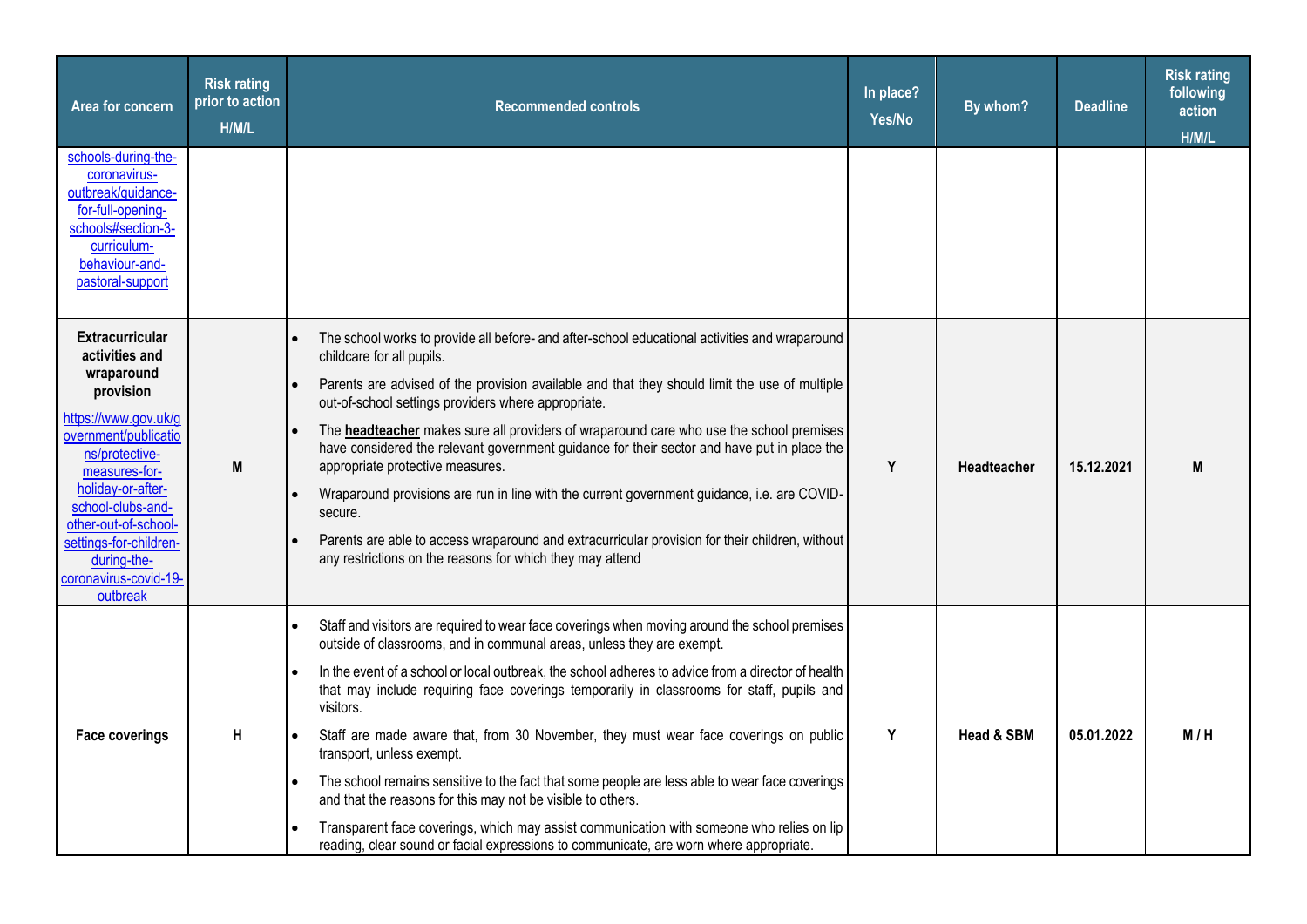| Area for concern                         | <b>Risk rating</b><br>prior to action<br>H/M/L | <b>Recommended controls</b>                                                                                                                                                                                                                          | In place?<br>Yes/No | By whom?              | <b>Deadline</b> | <b>Risk rating</b><br>following<br>action<br>H/M/L |
|------------------------------------------|------------------------------------------------|------------------------------------------------------------------------------------------------------------------------------------------------------------------------------------------------------------------------------------------------------|---------------------|-----------------------|-----------------|----------------------------------------------------|
|                                          |                                                | Face coverings are not worn by a person who is speaking to or providing assistance to<br>someone who relies on lip reading, clear sound or facial expressions to communicate.                                                                        |                     |                       |                 |                                                    |
|                                          |                                                | Face visors or shields are not worn as an equivalent alternative to face coverings; however,<br>they can be worn by those exempt from wearing face coverings.                                                                                        |                     |                       |                 |                                                    |
|                                          |                                                | Face visors or shields are only used after carrying out a risk assessment for the specific<br>situation and always be cleaned appropriately.                                                                                                         |                     |                       |                 |                                                    |
|                                          |                                                | Individuals are provided with clear instructions on how to put on, remove, store and dispose of<br>face coverings. This includes instructions to:                                                                                                    |                     |                       |                 |                                                    |
|                                          |                                                | Clean hands before and after touching a face covering.<br>Store face coverings in individual, sealable plastic bags.<br>Avoid wearing damp face coverings.                                                                                           |                     |                       |                 |                                                    |
|                                          |                                                | Where face coverings are required, individuals are not prevented from entering or attending<br>school on the grounds that they are not wearing a face covering.                                                                                      |                     |                       |                 |                                                    |
|                                          |                                                | The school has a contingency supply of face coverings.                                                                                                                                                                                               |                     |                       |                 |                                                    |
|                                          |                                                | Anyone struggling to access a face covering, or unable to use their face covering because it<br>has been forgotten or soiled, is provided with one from the school's contingency supply.                                                             |                     |                       |                 |                                                    |
|                                          |                                                | Face coverings should be worn in enclosed and crowded places - this includes on school<br>transport.                                                                                                                                                 |                     |                       |                 |                                                    |
|                                          |                                                | A suitably trained individual ensures that all fire detection, alarm system, fire extinguisher and<br>sprinkler checks are up-to-date.                                                                                                               |                     |                       |                 |                                                    |
| <b>Fire safety</b>                       | M                                              | The fire safety officer and headteacher ensure that the fire management plan and fire<br>safety risk assessment are up-to-date and applicable to any changes in people movement or<br>access, e.g. if parts of the school remain temporarily closed. | Y                   | <b>SBM</b>            | 16.11.2021      |                                                    |
|                                          |                                                | Where directed, the <b>headteacher</b> identifies how social distancing measures are to be<br>observed at evacuation points and communicates this to all staff, volunteers, pupils, parents<br>and contractors.                                      |                     |                       |                 |                                                    |
|                                          |                                                | Staff, pupils, visitors and contractors are informed via letter that enhanced hygiene practices<br>are in place.                                                                                                                                     |                     |                       |                 |                                                    |
| Hand cleaning and<br>respiratory hygiene | Н                                              | Suitable handwashing facilities are provided for individuals to wash their hands regularly and<br>at the following intervals:                                                                                                                        | Y                   | <b>Head &amp; SBM</b> | 05.01.2022      | M                                                  |
|                                          |                                                | Arrival at school<br>Return from breaks                                                                                                                                                                                                              |                     |                       |                 |                                                    |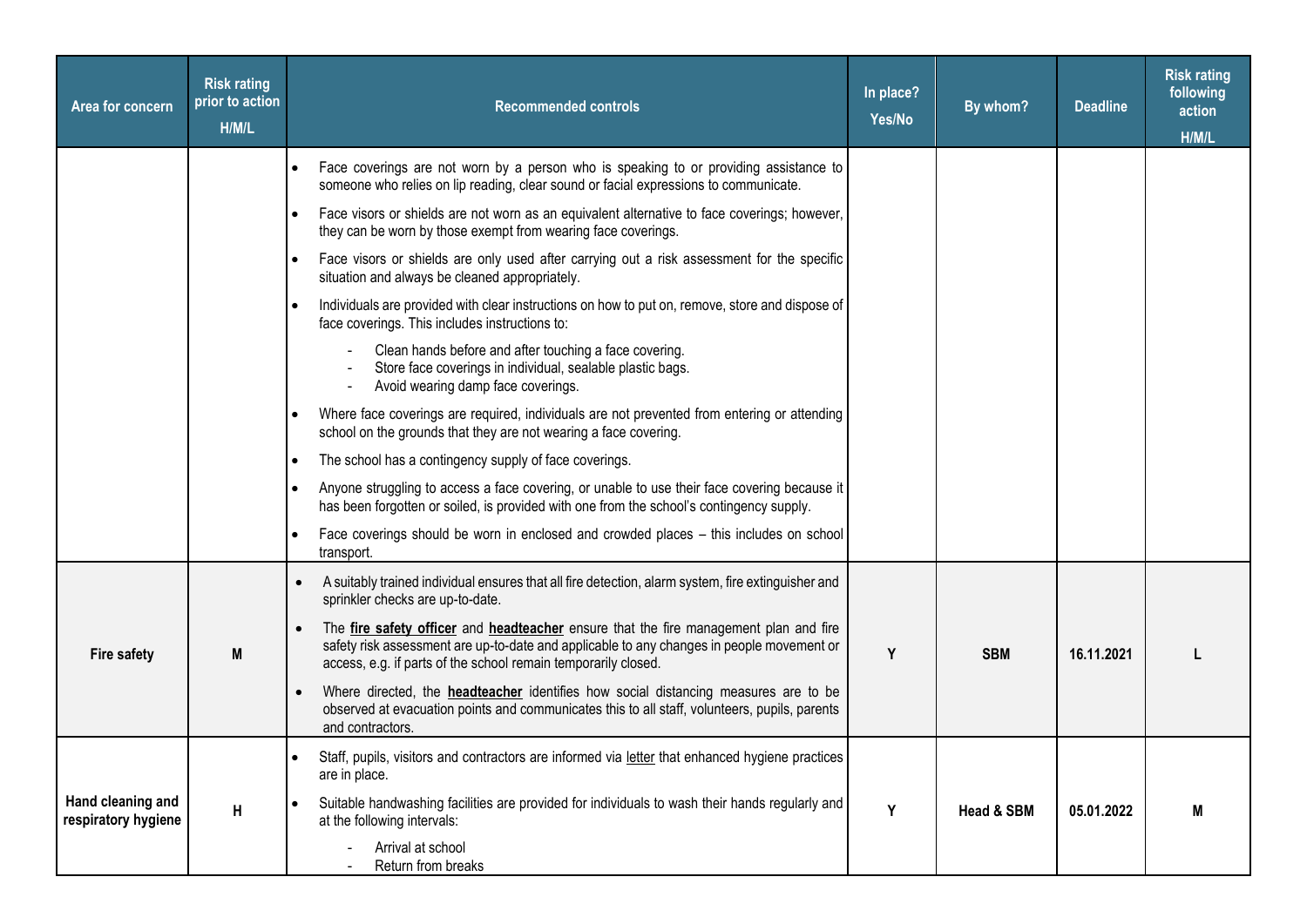| Area for concern      | <b>Risk rating</b><br>prior to action<br>H/M/L | <b>Recommended controls</b>                                                                                                                                                                                                                                                                                   | In place?<br>Yes/No | By whom?    | <b>Deadline</b> | <b>Risk rating</b><br>following<br>action<br>H/M/L |
|-----------------------|------------------------------------------------|---------------------------------------------------------------------------------------------------------------------------------------------------------------------------------------------------------------------------------------------------------------------------------------------------------------|---------------------|-------------|-----------------|----------------------------------------------------|
|                       |                                                | A change in rooms<br>Before and after eating                                                                                                                                                                                                                                                                  |                     |             |                 |                                                    |
|                       |                                                | The school considers how often pupils and staff need to wash their hands and time for this is<br>incorporated into timetables and lesson plans, allowing for additional opportunities for some<br>staff and pupils to wash their hands more frequently, e.g. pupils who use saliva as a sensory<br>stimulant. |                     |             |                 |                                                    |
|                       |                                                | There is an adequate amount of handwashing stations, which are kept well-supplied with soap<br>and running water or hand sanitiser.                                                                                                                                                                           |                     |             |                 |                                                    |
|                       |                                                | Adequate amounts of tissues and bins are available in the relevant areas.                                                                                                                                                                                                                                     |                     |             |                 |                                                    |
|                       |                                                | Skin-friendly sanitising wipes are used as an alternative for pupils who are at risk of ingesting<br>hand sanitiser, where appropriate.                                                                                                                                                                       |                     |             |                 |                                                    |
|                       |                                                | Visual aids are displayed throughout the school reminding pupils to wash their hands regularly<br>and follow the 'catch it, bin it, kill it' approach.                                                                                                                                                        |                     |             |                 |                                                    |
|                       |                                                | A plan is created to assimilate the hand-washing routine and 'catch it, bin it, kill it' approach<br>into school culture, supplemented by behaviour expectations and communication around the<br>importance of the measures.                                                                                  |                     |             |                 |                                                    |
|                       |                                                | Pupils are supervised, where appropriate, when using hand sanitiser to ensure they do not<br>ingest any.                                                                                                                                                                                                      |                     |             |                 |                                                    |
|                       |                                                | Pupils are instructed to cough or sneeze into their inner elbow and use a tissue to cover their<br>mouths and noses where possible, disposing of the tissue in lidded bins.                                                                                                                                   |                     |             |                 |                                                    |
|                       |                                                | Pupils wash their hands after they have coughed or sneezed.                                                                                                                                                                                                                                                   |                     |             |                 |                                                    |
|                       |                                                | Younger pupils and those with complex needs are supported to ensure they adopt good hand<br>cleaning and respiratory hygiene practices.                                                                                                                                                                       |                     |             |                 |                                                    |
|                       |                                                | Individual risk assessments are conducted for pupils with complex needs who struggle to<br>maintain good respiratory hygiene.                                                                                                                                                                                 |                     |             |                 |                                                    |
|                       |                                                | (Updated 05.01.2022) In school we will continue to promote good hand and respiratory<br>hygiene                                                                                                                                                                                                               |                     |             |                 |                                                    |
|                       |                                                | The NHS COVID Pass is not used as a condition of entry for education or related activities,<br>e.g. exams and extracurricular activities.                                                                                                                                                                     |                     |             |                 |                                                    |
| <b>NHS COVID Pass</b> |                                                | The school uses the NHS COVID Pass as a requirement for entry where it is holding specific<br>events, e.g. concerts or parties, that meet attendance thresholds.                                                                                                                                              | Y                   | Headteacher | 05.01.2022      |                                                    |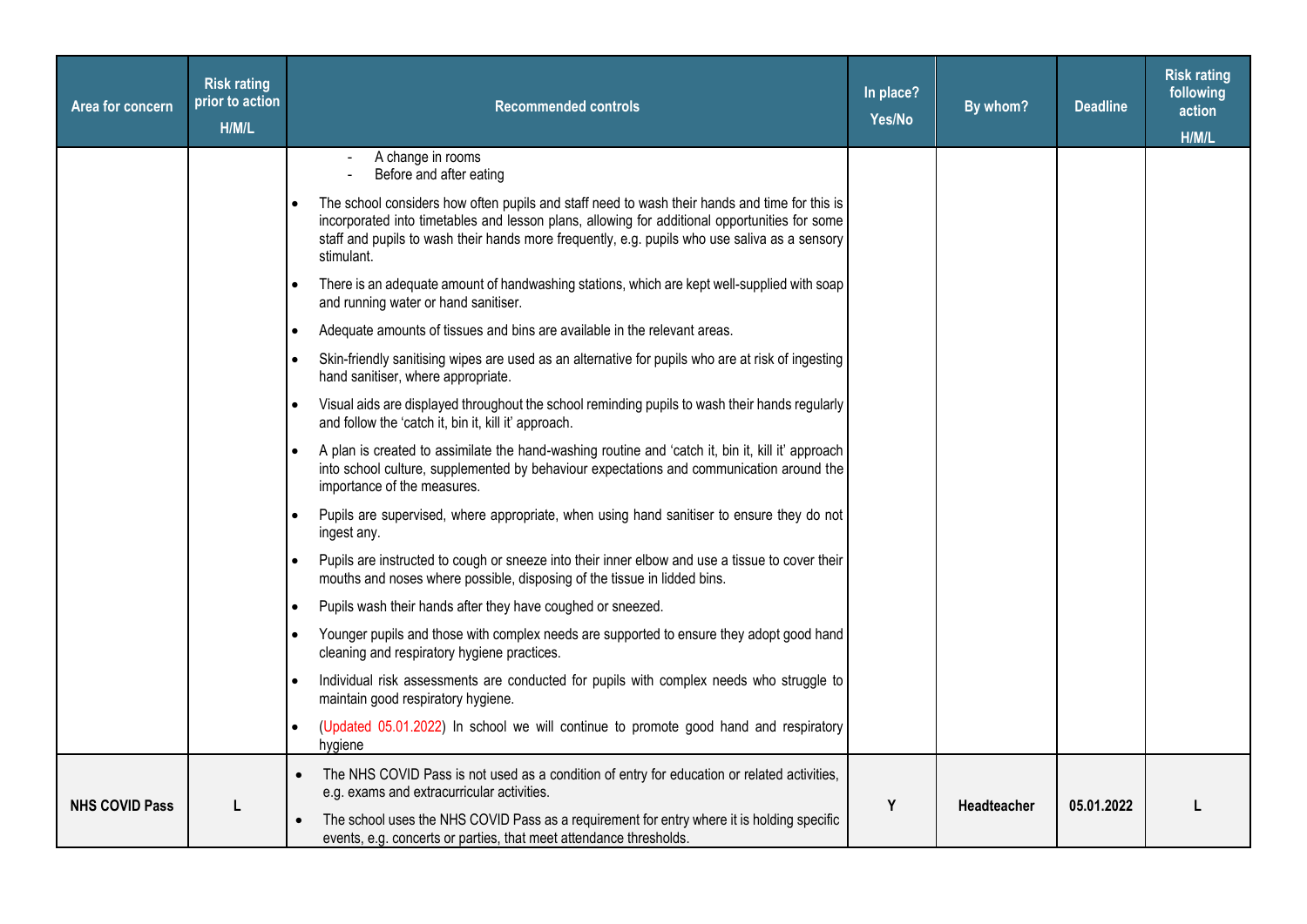| Area for concern          | <b>Risk rating</b><br>prior to action<br>H/M/L | <b>Recommended controls</b>                                                                                                                                                                                                                                                                                                  | In place?<br>Yes/No | By whom?              | <b>Deadline</b> | <b>Risk rating</b><br>following<br>action<br>H/M/L |
|---------------------------|------------------------------------------------|------------------------------------------------------------------------------------------------------------------------------------------------------------------------------------------------------------------------------------------------------------------------------------------------------------------------------|---------------------|-----------------------|-----------------|----------------------------------------------------|
|                           |                                                | People under 18 do not need to show their COVID Pass but are counted towards attendance<br>thresholds.                                                                                                                                                                                                                       |                     |                       |                 |                                                    |
|                           |                                                | Where the NHS COVID Pass needs to be used, the school follows the guidance on<br>$\bullet$<br>mandatory certification for events.                                                                                                                                                                                            |                     |                       |                 |                                                    |
|                           |                                                | The school makes staff aware that is not responsible for Test and Trace contacting. This will<br>be conducted by the NHS Test and Trace service.                                                                                                                                                                             |                     |                       |                 |                                                    |
|                           |                                                | The school makes staff aware that the NHS Test and Trace service will inform staff and pupils<br>if they have been in close contact with a positive case of coronavirus and will advise them to<br>take a PCR test.                                                                                                          |                     |                       |                 |                                                    |
|                           |                                                | The school makes staff and pupils aware that, where NHS Test and Trace or the local HPT<br>will contact them directly to inform them if they have been in contact with a suspected or<br>confirmed case of coronavirus, including Omicron cases, and that they should follow any<br>further advice given on what to do next. |                     |                       |                 |                                                    |
|                           |                                                | The school continues to work with local HPTs in the event of a school or local outbreak.                                                                                                                                                                                                                                     |                     |                       |                 |                                                    |
|                           |                                                | Staff members and parents are informed that they will need to engage with the NHS Test and<br>Trace programme if they are contacted, meaning they need to be ready and willing to:                                                                                                                                           | Y                   | <b>Head &amp; SBM</b> |                 |                                                    |
|                           |                                                | Book a PCR test if they (or their child) display symptoms.                                                                                                                                                                                                                                                                   |                     |                       |                 |                                                    |
| <b>NHS Test and Trace</b> | H                                              | Provide details of anyone they (or their child) have been in close contact with if they<br>were to test positive for coronavirus or are asked by NHS Test and Trace.                                                                                                                                                         |                     |                       | 05.01.2022      | H                                                  |
|                           |                                                | Take a test if they have been in close contact with someone who develops<br>coronavirus symptoms or someone who tests positive.                                                                                                                                                                                              |                     |                       |                 |                                                    |
|                           |                                                | Self-isolate if they display symptoms or produce a positive test.                                                                                                                                                                                                                                                            |                     |                       |                 |                                                    |
|                           |                                                | Staff and pupils aged 16 and over are encouraged to download the NHS Test and Trace app<br>- rules on mobile phones in school are relaxed to accommodate this.                                                                                                                                                               |                     |                       |                 |                                                    |
|                           |                                                | Individuals are informed that, if they receive notification via the NHS Test and Trace app that<br>they have been in close contact with a positive case, they must inform the school immediately.                                                                                                                            |                     |                       |                 |                                                    |
|                           |                                                | Individuals who test positive are encouraged to report the result on the NHS Test and Trace<br>app.                                                                                                                                                                                                                          |                     |                       |                 |                                                    |
|                           |                                                | If a pupil receives notification to self-isolate, the school ensures appropriate arrangements are<br>in place for the pupil to self-isolate when they are directed to, and begin remote learning.                                                                                                                            |                     |                       |                 |                                                    |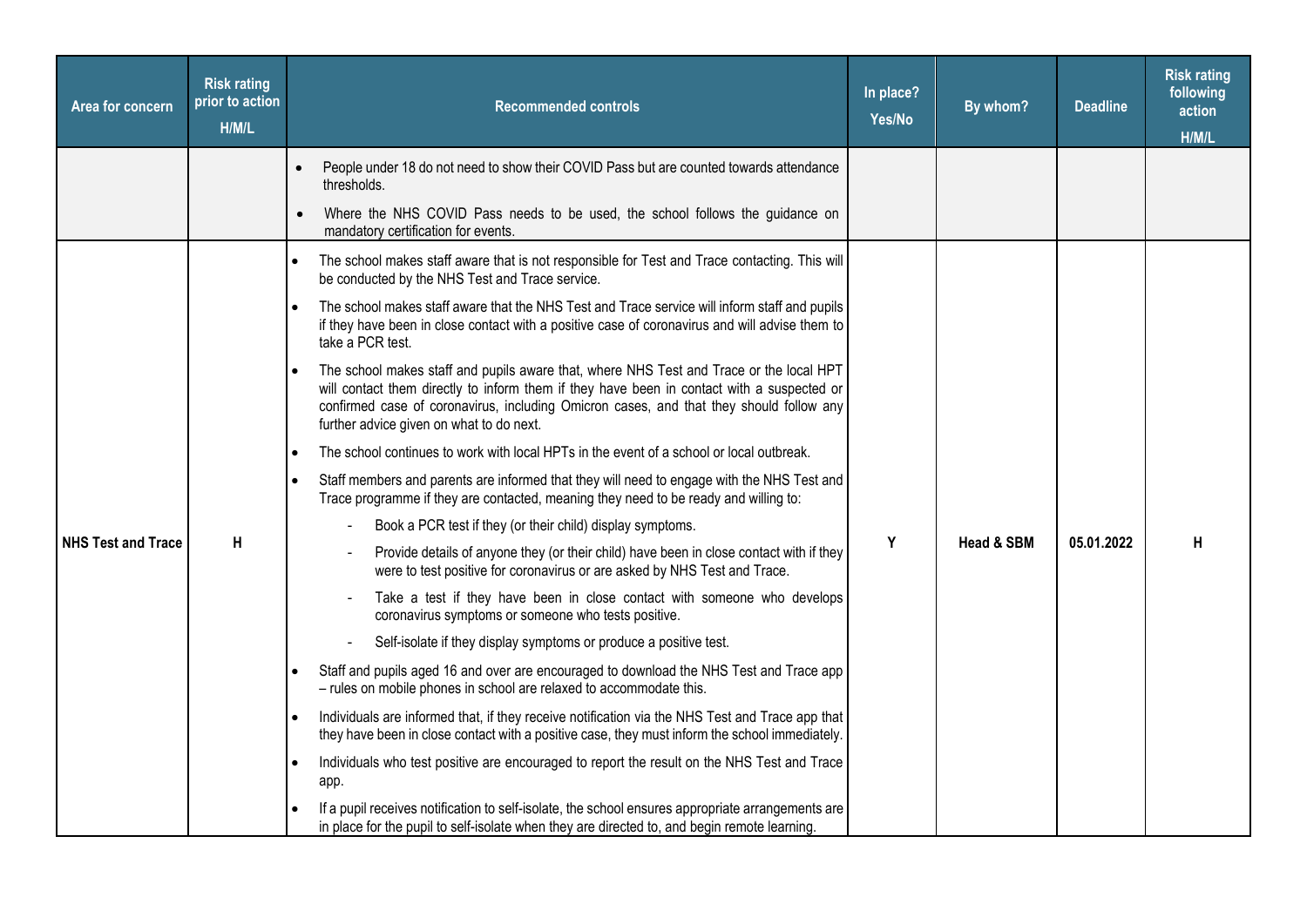| Area for concern                                                        | <b>Risk rating</b><br>prior to action<br>H/M/L | <b>Recommended controls</b>                                                                                                                                                                                                                            | In place?<br>Yes/No | By whom?   | <b>Deadline</b> | <b>Risk rating</b><br>following<br>action<br>H/M/L |
|-------------------------------------------------------------------------|------------------------------------------------|--------------------------------------------------------------------------------------------------------------------------------------------------------------------------------------------------------------------------------------------------------|---------------------|------------|-----------------|----------------------------------------------------|
|                                                                         |                                                | The <b>headteacher</b> ensures an NHS QR code poster is displayed in spaces open to the public<br>and that a customer record is kept.                                                                                                                  |                     |            |                 |                                                    |
|                                                                         |                                                | If a member of staff receives notification that they need to self-isolate, the school will consider<br>the action that needs to be taken to ensure continuity of education.                                                                            |                     |            |                 |                                                    |
|                                                                         |                                                | PPE is distributed to staff who provide intimate care for pupils and for cases where a pupil<br>becomes unwell with symptoms of coronavirus whilst in school and a distance of two metres<br>cannot be maintained.                                     |                     |            |                 |                                                    |
|                                                                         |                                                | Additional risk assessments are conducted on a case-by-case basis to determine whether staff<br>require PPE to carry out other tasks and duties.                                                                                                       |                     |            |                 |                                                    |
| <b>PPE</b>                                                              | M                                              | When working with pupils who cough, spit or vomit but do not have coronavirus symptoms,<br>staff only wear PPE that would routinely be worn.                                                                                                           | Y                   | <b>SLT</b> | 05.01.2022      | M                                                  |
|                                                                         |                                                | Used PPE is disposed of properly using bins provided around the school. Staff and pupils are<br>told not to use recycling bins for the disposing of PPE.                                                                                               |                     |            |                 |                                                    |
|                                                                         |                                                | All PPE waste is put in a plastic rubbish bag which, once full, is tied and placed in a second<br>tied bag and stored in a suitable and secure place, marked for storage for 72 hours. Following<br>this period, it is put in the communal waste area. |                     |            |                 |                                                    |
|                                                                         |                                                | The school office will reintroduce the use of a Perspex screen between the two desks                                                                                                                                                                   |                     |            |                 |                                                    |
| Protecting<br>clinically                                                | H                                              | In line with the latest guidance, pupils under the age of 18 who were previously considered<br>$\bullet$<br>to be clinically extremely vulnerable (CEV) are no longer considered CEV.                                                                  | Y                   | <b>SLT</b> | 05.01.2022      | M                                                  |
| vulnerable<br>individuals                                               |                                                | Pupils previously considered CEV attend on-site school provision as normal unless they have<br>$\bullet$<br>been advised by their medical specialist to isolate due to their medical condition.                                                        |                     |            |                 |                                                    |
| <b>Guidance on</b><br>protecting people                                 |                                                | Pupils who live with someone who is CEV continue to attend school as normal.                                                                                                                                                                           |                     |            |                 |                                                    |
| who are clinically<br>extremely<br>vulnerable from<br><b>COVID-19 -</b> |                                                | The relevant staff liaise with the parents of pupils whose medical specialist has<br>recommended they isolate to discuss their concerns and the infection control measures in<br>place at the school.                                                  |                     |            |                 |                                                    |
| <b>GOV.UK</b><br>(www.gov.uk)                                           |                                                | Clinically vulnerable staff continue to attend school provided they follow the school's control<br>$\bullet$<br>measures to minimise the risks of transmission.                                                                                        |                     |            |                 |                                                    |
| <b>Coronavirus: how</b>                                                 |                                                | CEV staff follow the same guidance as their colleagues but may follow additional precautions<br>$\bullet$<br>outlined by their medical specialist.                                                                                                     |                     |            |                 |                                                    |
| to stay safe and<br>help prevent the                                    |                                                | Staff who live with those who are CEV attend the workplace but ensure they maintain good<br>$\bullet$<br>prevention practice in the workplace and at home.                                                                                             |                     |            |                 |                                                    |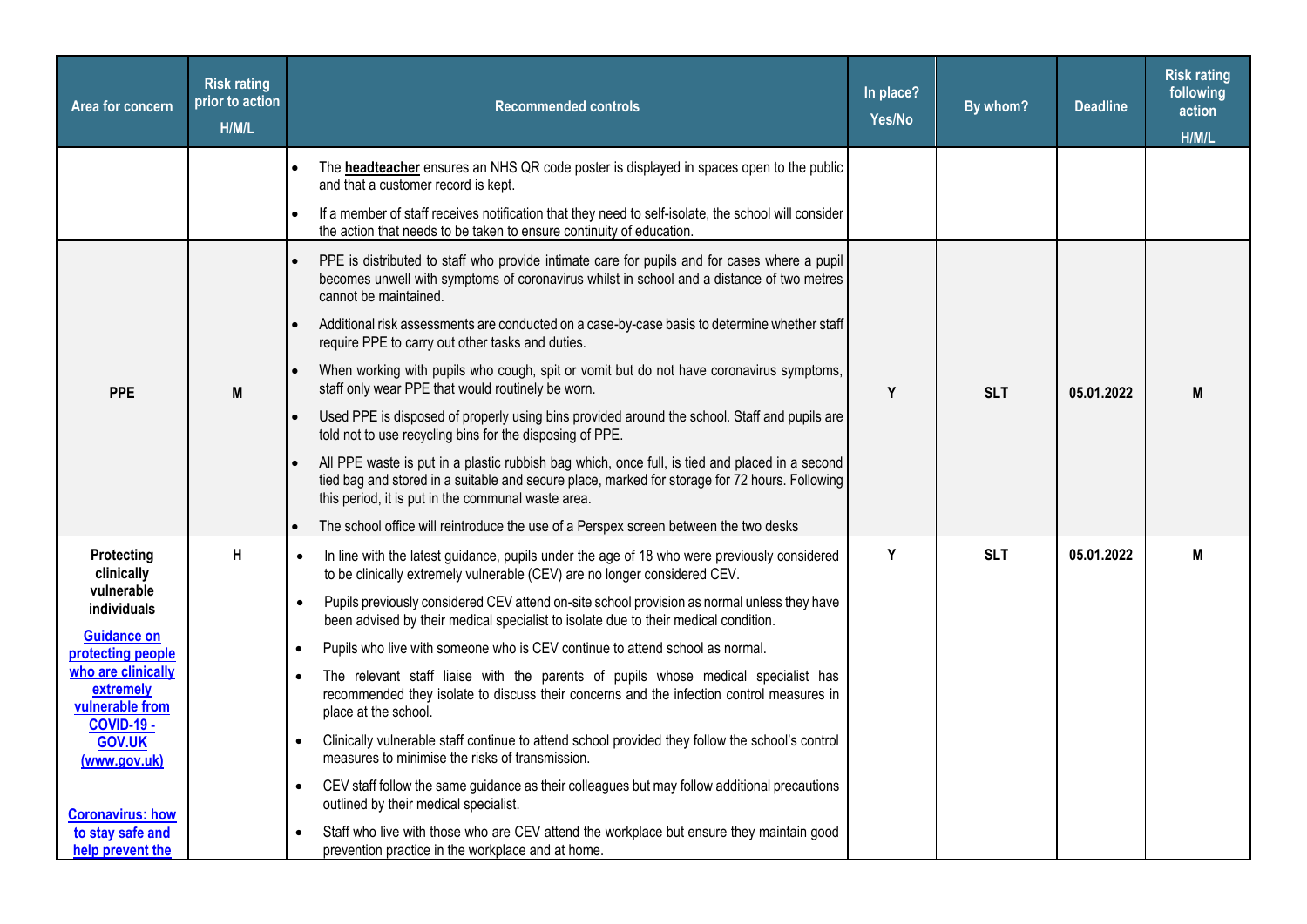| Area for concern                | <b>Risk rating</b><br>prior to action<br>H/M/L | <b>Recommended controls</b>                                                                                                                                                                                                                                                                       | In place?<br>Yes/No | By whom?                         | <b>Deadline</b> | <b>Risk rating</b><br>following<br>action<br>H/M/L |
|---------------------------------|------------------------------------------------|---------------------------------------------------------------------------------------------------------------------------------------------------------------------------------------------------------------------------------------------------------------------------------------------------|---------------------|----------------------------------|-----------------|----------------------------------------------------|
| spread - GOV.UK<br>(www.gov.uk) |                                                | Line managers hold discussions with staff who are deemed more vulnerable to infection and<br>discuss their concerns and the infection control measures in place at the school.                                                                                                                    |                     |                                  |                 |                                                    |
|                                 |                                                | The <b>SLT</b> considers requests made by staff who wish to make changes to their working<br>$\bullet$<br>environment or working hours in the interest of health and safety.                                                                                                                      |                     |                                  |                 |                                                    |
|                                 |                                                | If required, CEV staff can adjust their working hours, as agreed by the <b>SLT</b> .<br>$\bullet$                                                                                                                                                                                                 |                     |                                  |                 |                                                    |
|                                 |                                                | The <b>headteacher</b> ensures that the school can be adequately and safely staffed.<br>$\bullet$                                                                                                                                                                                                 |                     |                                  |                 |                                                    |
|                                 |                                                | A separate risk assessment is carried out for pregnant staff. The school follows the relevant<br>$\bullet$<br>specific guidance for pregnant employees.                                                                                                                                           |                     |                                  |                 |                                                    |
|                                 |                                                | Pregnant staff of any gestation are not required to continue working on site if this is not<br>$\bullet$<br>supported by the separate risk assessment.                                                                                                                                            |                     |                                  |                 |                                                    |
|                                 |                                                | Staff who are 28 weeks pregnant and beyond or are pregnant and have an underlying health<br>$\bullet$<br>condition that puts them at a greater risk of severe illness from coronavirus at any gestation,<br>are supported to take a more precautionary approach.                                  |                     |                                  |                 |                                                    |
|                                 |                                                | The school ensures pregnant staff are able to adhere to any active guidance on social<br>$\bullet$<br>distancing (where directed) and/or advice for pregnant women considered to be CEV.                                                                                                          |                     |                                  |                 |                                                    |
|                                 |                                                | The above principles on protecting pregnant staff also apply to pregnant pupils.<br>$\bullet$                                                                                                                                                                                                     |                     |                                  |                 |                                                    |
|                                 |                                                | The school encourages staff to get vaccinated if possible and enables these staff members<br>to attend booked vaccination appointments, even during term time.                                                                                                                                    |                     |                                  |                 |                                                    |
|                                 |                                                | While attendance is mandatory, remote learning is provided for pupils who are following clinical<br>or government guidance to stay at home, e.g. where they are self-isolating. All such pupils not<br>physically unwell are given access to remote education as soon as reasonably practicable.  |                     |                                  |                 |                                                    |
|                                 |                                                | The headteacher ensures that pupils taught remotely in KS1 are set work that as a minimum<br>covers three hours a day on average, and ensures that pupils taught remotely in KS2 are set<br>work that as a minimum covers four hours a day.                                                       |                     |                                  |                 |                                                    |
| <b>Remote learning</b>          | M                                              | Teaching staff deliver all remote education in line with the expectations set out in the <b>Pupil</b><br><b>Remote Learning Policy.</b>                                                                                                                                                           | Y                   | Headteacher &<br><b>Teachers</b> | 05.01.2022      | M                                                  |
|                                 |                                                | The <b>headteacher</b> ensures that all teaching staff understand these expectations and know how<br>to seek help if they feel unable to meet them.                                                                                                                                               |                     |                                  |                 |                                                    |
|                                 |                                                | The school informs parents that they should raise any concerns about the quality of the<br>school's remote education offer with the <b>headteacher</b> in the first instance, and that parents<br>may contact Ofsted directly if they feel their concerns have not been satisfactorily addressed. |                     |                                  |                 |                                                    |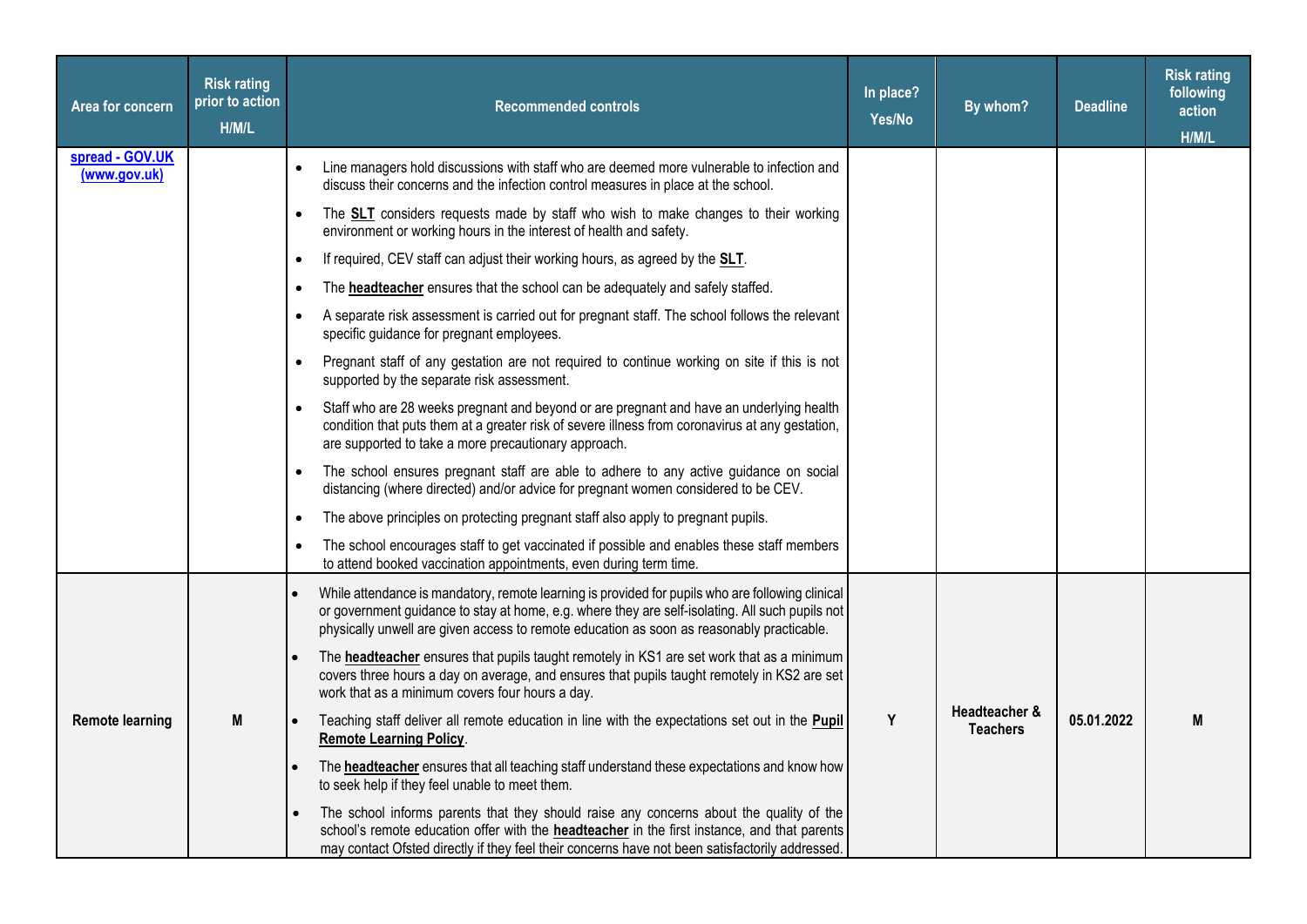| Area for concern                                                                                                                                                                   | <b>Risk rating</b><br>prior to action<br>H/M/L | <b>Recommended controls</b>                                                                                                                                                                                                                                                                                                                                                                                                                                                                                                                                                                                                                                                                                                                                                                                                                                                                                                                                                                                                                                                                         | In place?<br>Yes/No | By whom?                     | <b>Deadline</b> | <b>Risk rating</b><br>following<br>action<br>H/M/L |
|------------------------------------------------------------------------------------------------------------------------------------------------------------------------------------|------------------------------------------------|-----------------------------------------------------------------------------------------------------------------------------------------------------------------------------------------------------------------------------------------------------------------------------------------------------------------------------------------------------------------------------------------------------------------------------------------------------------------------------------------------------------------------------------------------------------------------------------------------------------------------------------------------------------------------------------------------------------------------------------------------------------------------------------------------------------------------------------------------------------------------------------------------------------------------------------------------------------------------------------------------------------------------------------------------------------------------------------------------------|---------------------|------------------------------|-----------------|----------------------------------------------------|
|                                                                                                                                                                                    |                                                | In accordance with our contingency Plan, should the school need to close a class then we will<br>revert back to remote learning via Google Classrooms.                                                                                                                                                                                                                                                                                                                                                                                                                                                                                                                                                                                                                                                                                                                                                                                                                                                                                                                                              |                     |                              |                 |                                                    |
| <b>Resources</b>                                                                                                                                                                   |                                                | Staff and pupils have their own individual and frequently used items, e.g. pencils and pens.<br>Classroom resources, e.g. books and games are cleaned regularly.<br>Pupils only bring essential items to school each day, e.g. lunch boxes, hats, coats, books,<br>stationery and mobile phones.<br>Pupils are permitted to bring bags to school.<br>Any shared resources that need to be taken home by pupils and staff are appropriately cleaned<br>or a rota is put in place.                                                                                                                                                                                                                                                                                                                                                                                                                                                                                                                                                                                                                    | Y                   | Head & SBM                   | 15.12.2021      |                                                    |
| Safeguarding<br>https://www.gov.u<br>k/government/publ<br>ications/actions-<br>for-schools-<br>during-the-<br>coronavirus-<br>outbreak/guidance<br>-for-full-opening-<br>schools#B | H                                              | The school's Child Protection and Safeguarding Policy is reviewed as necessary to reflect<br>$\bullet$<br>the current operations of the school.<br>The <b>DSL</b> liaises with the necessary personnel and parents to manage and address any new<br>$\bullet$<br>and ongoing safeguarding concerns, e.g. ongoing bullying.<br>The <b>DSL</b> ensures that adequate pastoral care is in place to support pupils and staff who<br>$\bullet$<br>require it.<br>The DSL ensures the relevant staff have the appropriate training to support pupils and staff<br>who require pastoral care.<br>The <b>DSL</b> and their deputies are provided with time to help them support staff and pupils in<br>relation to any new safeguarding and welfare concerns and the handling of referrals to<br>children's social care and other agencies.<br>If a parent elects to educate their child at home, the school considers whether this decision<br>gives greater cause for concern compared to the pupil remaining in school. If there is cause<br>for concern, the DSL considers making a referral to the LA. | Y                   | Headteacher &<br><b>DDSL</b> | 15.12.2021      | <b>MH</b>                                          |
| <b>Site Arrangements</b><br>Coronavirus: latest<br>information and<br>advice - HSE news                                                                                            | M                                              | Review office space to allow staff to continue to work safely and allow for adequate space<br>between staff members, vulnerable staff should be seated near windows for ventilation and<br>have working from home agreement added to individual RA<br>Review access/egress by pupils, staff, visitors and manage as appropriate for the safety of all-<br>based on summer term processes/procedures. What worked/what didn't. Any other physical<br>changes necessary? Maintain one-way system(s), appropriate signage etc - identify<br>bottlenecks and where one-way system is required e.g. moving classes through the front<br>carpark and into the building (review signage and numbers of staff required).                                                                                                                                                                                                                                                                                                                                                                                    | Y                   | Headteacher                  | 15.12.2021      |                                                    |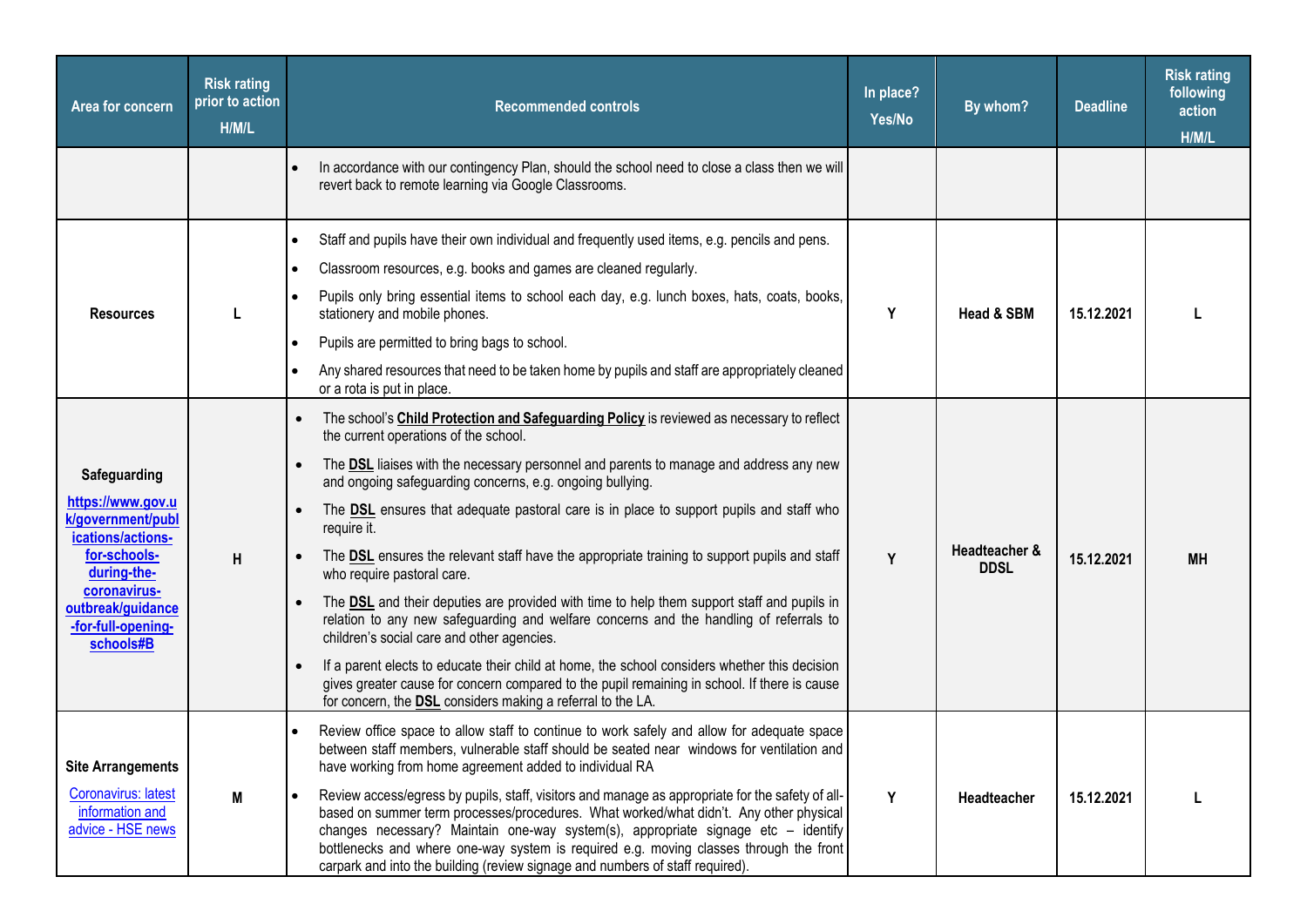| Area for concern                                | <b>Risk rating</b><br>prior to action<br>H/M/L | <b>Recommended controls</b>                                                                                                                                                                                                                                                                                                                                                                                                                                                                                                                               | In place?<br>Yes/No | By whom?         | <b>Deadline</b> | <b>Risk rating</b><br>following<br>action<br>H/M/L |
|-------------------------------------------------|------------------------------------------------|-----------------------------------------------------------------------------------------------------------------------------------------------------------------------------------------------------------------------------------------------------------------------------------------------------------------------------------------------------------------------------------------------------------------------------------------------------------------------------------------------------------------------------------------------------------|---------------------|------------------|-----------------|----------------------------------------------------|
|                                                 |                                                | Consideration given to the arrangements for any deliveries/contractors                                                                                                                                                                                                                                                                                                                                                                                                                                                                                    |                     |                  |                 |                                                    |
|                                                 |                                                | Regular communication with Parents/Carers confirming expectations/requirements when on<br>the school site. Appointment only procedure still in place                                                                                                                                                                                                                                                                                                                                                                                                      |                     |                  |                 |                                                    |
|                                                 |                                                | Enhanced cleaning regime is in place in line with COVID-19: cleaning of non-healthcare<br>settings outside the home - GOV.UK (www.gov.uk) and Safe and appropriate storage of large<br>supplies of alcohol gel                                                                                                                                                                                                                                                                                                                                            |                     |                  |                 |                                                    |
|                                                 |                                                | Updated 17.01.2022 - with an increasing number of COVID-19 cases being reported in Sapphire<br>Class one of the next actions we can take is to advise additional LFD testing to specific groups. In<br>addition to this, the children will use separate toilets and sinks. If the numbers continue to rise, we<br>have been advised that children in Sapphire class will be unable to attend Breakfast or After School<br>Club for a period of time to break the infection rate; if this is the case, we will write to you to detail<br>the arrangements. |                     |                  |                 |                                                    |
| Social distancing                               |                                                | Staff and pupils are informed they do not need to adhere to social distancing measures in<br>school unless directed.                                                                                                                                                                                                                                                                                                                                                                                                                                      |                     |                  |                 |                                                    |
| <b>Schools COVID-19</b><br>operational guidance | M                                              | Pupils are informed they do not need to be separated into bubbles in school.                                                                                                                                                                                                                                                                                                                                                                                                                                                                              | Y                   | <b>All Staff</b> | 05.01.2022      | M                                                  |
| - GOV.UK<br>(www.gov.uk)                        |                                                | In the event of a school or local outbreak, the school adheres to the advice of a director of<br>public health, which may include returning to social distancing measures, including pupil<br>bubbles, temporarily.                                                                                                                                                                                                                                                                                                                                       |                     |                  |                 |                                                    |
|                                                 |                                                | All testing is carried out in line with the Coronavirus (COVID-19): Asymptomatic Testing<br>Policy.                                                                                                                                                                                                                                                                                                                                                                                                                                                       |                     |                  |                 |                                                    |
|                                                 |                                                | It is made clear that testing is voluntary. Individuals not undergoing testing attend school in<br>line with normal school arrangements.                                                                                                                                                                                                                                                                                                                                                                                                                  |                     |                  |                 |                                                    |
|                                                 |                                                | Staff in all education settings are encouraged to test twice weekly at home.                                                                                                                                                                                                                                                                                                                                                                                                                                                                              |                     |                  |                 |                                                    |
| <b>Testing</b>                                  | Н                                              | The school makes staff, parents and pupils aware that all adults who are fully vaccinated and<br>pupils aged 5 to 18 years and 6 months will take an LFD test every day for 7 days if they are<br>identified as a close contact of someone with a coronavirus case. This also applies to Omicron<br>cases.                                                                                                                                                                                                                                                | Y                   | Head & SBM       | 05.01.2022      | Н                                                  |
|                                                 |                                                | Staff and pupils who have been identified as a close contact are informed that they should<br>report the results of their daily testing through the Online Reporting System and to the school.<br>If they test negative, they should continue to attend school. If they test positive, they will self-<br>isolate and order a PCR test to confirm the result. If the PCR test is negative, they will no<br>longer need to self-isolate but will continue to carry out the remainder of the daily tests.                                                   |                     |                  |                 |                                                    |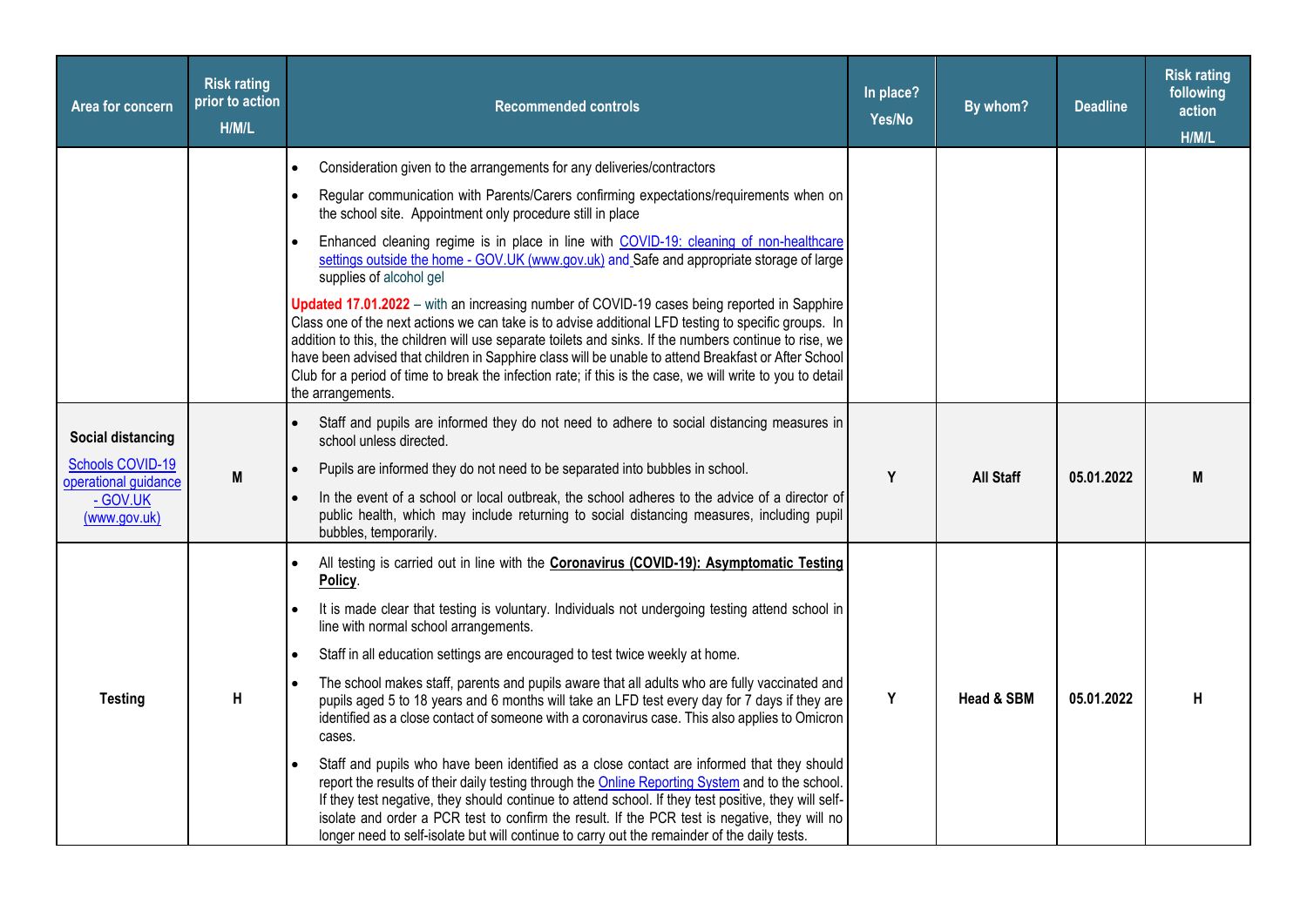| Area for concern | <b>Risk rating</b><br>prior to action<br>H/M/L |           | <b>Recommended controls</b>                                                                                                                                                                                                                                                                           | In place?<br>Yes/No | By whom? | <b>Deadline</b> | <b>Risk rating</b><br>following<br>action<br>H/M/L |
|------------------|------------------------------------------------|-----------|-------------------------------------------------------------------------------------------------------------------------------------------------------------------------------------------------------------------------------------------------------------------------------------------------------|---------------------|----------|-----------------|----------------------------------------------------|
|                  |                                                |           | The school obtains written consent from staff to process and store their testing data prior to<br>beginning testing.                                                                                                                                                                                  |                     |          |                 |                                                    |
|                  |                                                |           | Individuals with negative test results continue to attend school unless they have been advised<br>by NHS Test and Trace or another health professional to stay at home.                                                                                                                               |                     |          |                 |                                                    |
|                  |                                                |           | Staff and pupils undergoing testing are supplied with lateral flow device (LFD) test kits to self-<br>swab and test themselves twice a week at home.                                                                                                                                                  |                     |          |                 |                                                    |
|                  |                                                | $\bullet$ | Staff, pupils and parents are fully informed of the testing programme.                                                                                                                                                                                                                                |                     |          |                 |                                                    |
|                  |                                                |           | Parents and other visitors are asked to take an LFD test before entering the school.                                                                                                                                                                                                                  |                     |          |                 |                                                    |
|                  |                                                |           | Individuals report their results to NHS Test and Trace as soon as the test is completed, either<br>online or by telephone.                                                                                                                                                                            |                     |          |                 |                                                    |
|                  |                                                | $\bullet$ | If the test result is positive, staff inform the school of the result and the school will call the Self-<br>Isolation Service Hub on 020 3743 6715 to make them aware.                                                                                                                                |                     |          |                 |                                                    |
|                  |                                                |           | Individuals who receive a positive result from an LFD test complete a 10-day period of self-<br>isolation and are asked to arrange a confirmatory PCR test.                                                                                                                                           |                     |          |                 |                                                    |
|                  |                                                |           | Individuals who test positive using an LFD test arrange their PCR test within 2 days of the<br>positive result. All positive results from LFD tests, whether conducted at home or at school,<br>are confirmed with a PCR test.                                                                        |                     |          |                 |                                                    |
|                  |                                                |           | Staff, pupils and parents are made aware that negative results from confirmatory PCR tests<br>taken within 2 days of LFD tests override positive results from LFD tests; therefore, individuals<br>who receive negative PCR test results can return to school, provided they do not have<br>symptoms. |                     |          |                 |                                                    |
|                  |                                                |           | Anyone in school who displays symptoms is encouraged to get a PCR test.                                                                                                                                                                                                                               |                     |          |                 |                                                    |
|                  |                                                | $\bullet$ | If the school believes a symptomatic individual may face barriers to accessing a PCR test<br>elsewhere, the school provides them with a PCR test.                                                                                                                                                     |                     |          |                 |                                                    |
|                  |                                                | $\bullet$ | PCR tests stored on the school site are stored securely at ambient room temperature (5 to<br>$22^{\circ}$ C).                                                                                                                                                                                         |                     |          |                 |                                                    |
|                  |                                                |           | The school considers offering a symptomatic staff member a PCR test if they cannot otherwise<br>access testing quickly and if the individual is vital to the running of the school.                                                                                                                   |                     |          |                 |                                                    |
|                  |                                                |           | PCR tests are delivered safely and with due regard for transmission risk.                                                                                                                                                                                                                             |                     |          |                 |                                                    |
|                  |                                                |           | Individuals are asked to inform the school immediately of test results.                                                                                                                                                                                                                               |                     |          |                 |                                                    |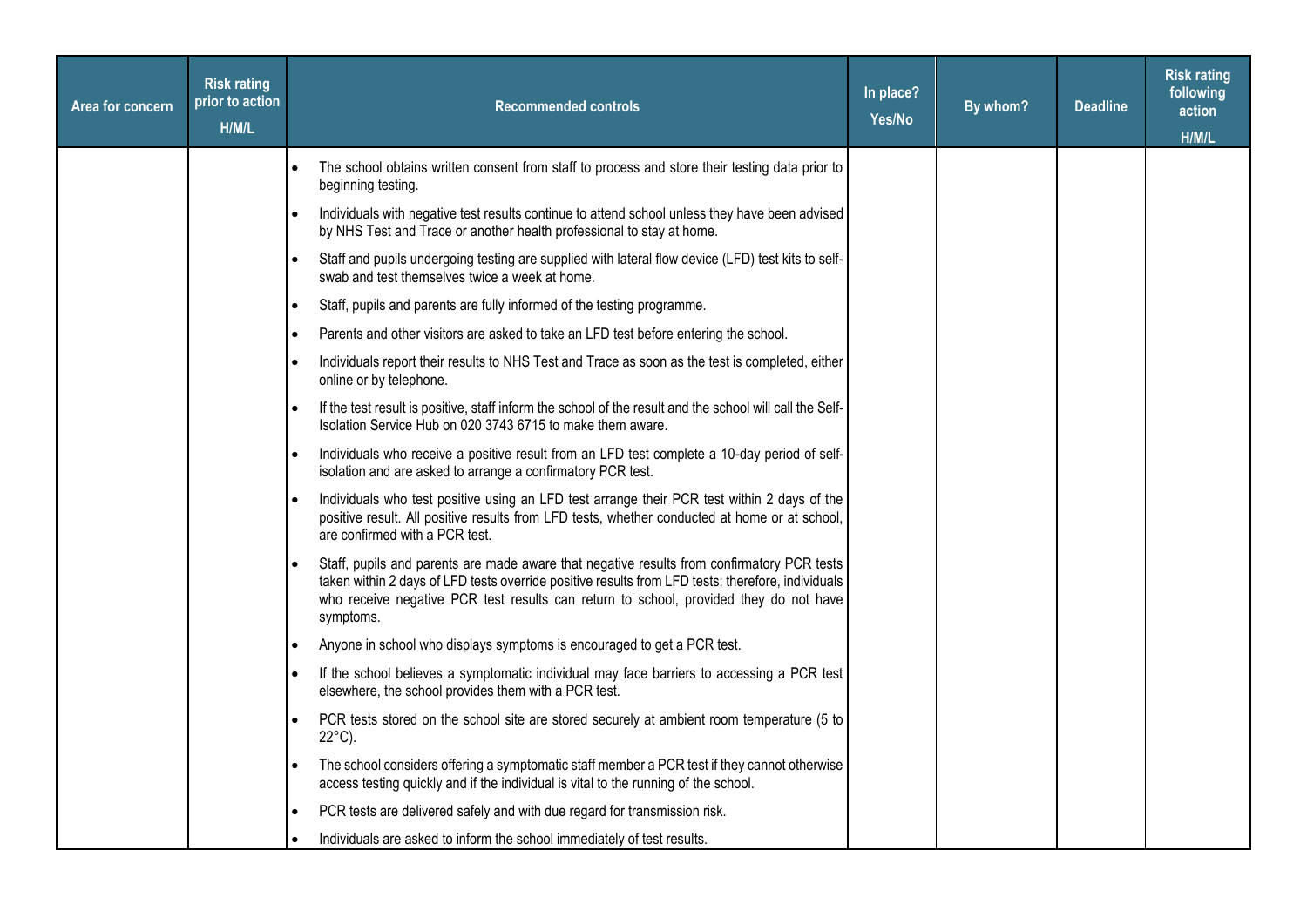| Area for concern | <b>Risk rating</b><br>prior to action<br>H/M/L | <b>Recommended controls</b>                                                                                                                                                                                                                                                                                                                                                                                                                                                                                                                                                                                                                                                                                                                                                                                                                                                                                                                                                                                                                                                                                                                                                                                                                                                                                                                                                                                                                                                                                                                                                                                                                                                                                                                                                                                                                                                                                                                                                                                                                                             | In place?<br>Yes/No | By whom? | <b>Deadline</b> | <b>Risk rating</b><br>following<br>action<br>H/M/L |
|------------------|------------------------------------------------|-------------------------------------------------------------------------------------------------------------------------------------------------------------------------------------------------------------------------------------------------------------------------------------------------------------------------------------------------------------------------------------------------------------------------------------------------------------------------------------------------------------------------------------------------------------------------------------------------------------------------------------------------------------------------------------------------------------------------------------------------------------------------------------------------------------------------------------------------------------------------------------------------------------------------------------------------------------------------------------------------------------------------------------------------------------------------------------------------------------------------------------------------------------------------------------------------------------------------------------------------------------------------------------------------------------------------------------------------------------------------------------------------------------------------------------------------------------------------------------------------------------------------------------------------------------------------------------------------------------------------------------------------------------------------------------------------------------------------------------------------------------------------------------------------------------------------------------------------------------------------------------------------------------------------------------------------------------------------------------------------------------------------------------------------------------------------|---------------------|----------|-----------------|----------------------------------------------------|
|                  |                                                | If an individual tests negative, they feel well and no longer have coronavirus symptoms, they,<br>and the members of their household, can stop self-isolating as long as:<br>They were not told to self-isolate for 10 days from the day after contact with the<br>individual who tested positive by NHS Test and Trace.<br>They feel well.<br>If an individual tests positive, they are required to self-isolate for 10 days (unless they have a<br>negative LFD test on day 6 and 7) from the onset of symptoms and then return to school only<br>if they do not have symptoms other than a cough, or loss of or change in their sense of smell<br>or taste. Other members of their household are required to continue self-isolating for the full<br>10-day period unless they are fully vaccinated adults or under the age of 18.<br>Testing kits are stored indoors between a temperature of 2 to 30°C.<br>$\bullet$<br>Individuals are instructed to collect test kits from the designated collection point.<br>A test kit log is in use and kept up-to-date with the relevant information required.<br>A test result log is in use and kept up-to-date with the relevant information required.<br>The data held in the test kit log and test result log is stored in line with the school's Data<br>$\bullet$<br><b>Protection Policy at all times.</b><br><b>Update 05.01.2022</b> $-$ the<br>UK Health Security Agency announced that from<br>11.01.2022 asymptomatic people in England who test positive for coronavirus (COVID-19)<br>on a lateral flow device (LFD) test no longer need to get a confirmatory PCR test. Their<br>isolation period can start immediately following their positive LFD test result. These individuals<br>should still report their test results on GOV.UK.<br>This is a temporary measure while coronavirus rates remain high across the UK. Whilst levels of<br>coronavirus are high, the government has said that the vast majority of people with positive LFD test<br>results can be confident that they have coronavirus |                     |          |                 |                                                    |
|                  |                                                | LFD tests should only be taken by people who do not have coronavirus symptoms. Anyone<br>who develops has symptoms should self-isolate and take a PCR test. They must self-isolate if they<br>get a positive test result, even if they have had a recent negative LFD test - these rules have not<br>changed.                                                                                                                                                                                                                                                                                                                                                                                                                                                                                                                                                                                                                                                                                                                                                                                                                                                                                                                                                                                                                                                                                                                                                                                                                                                                                                                                                                                                                                                                                                                                                                                                                                                                                                                                                           |                     |          |                 |                                                    |
|                  |                                                | The DfE has updated its 'Schools COVID-19 operational guidance' to reflect the changes.<br><b>Update 12.01.2021</b> – The requirement for people testing positive on an LFD test to have a<br>confirmatory PCR test has been removed.                                                                                                                                                                                                                                                                                                                                                                                                                                                                                                                                                                                                                                                                                                                                                                                                                                                                                                                                                                                                                                                                                                                                                                                                                                                                                                                                                                                                                                                                                                                                                                                                                                                                                                                                                                                                                                   |                     |          |                 |                                                    |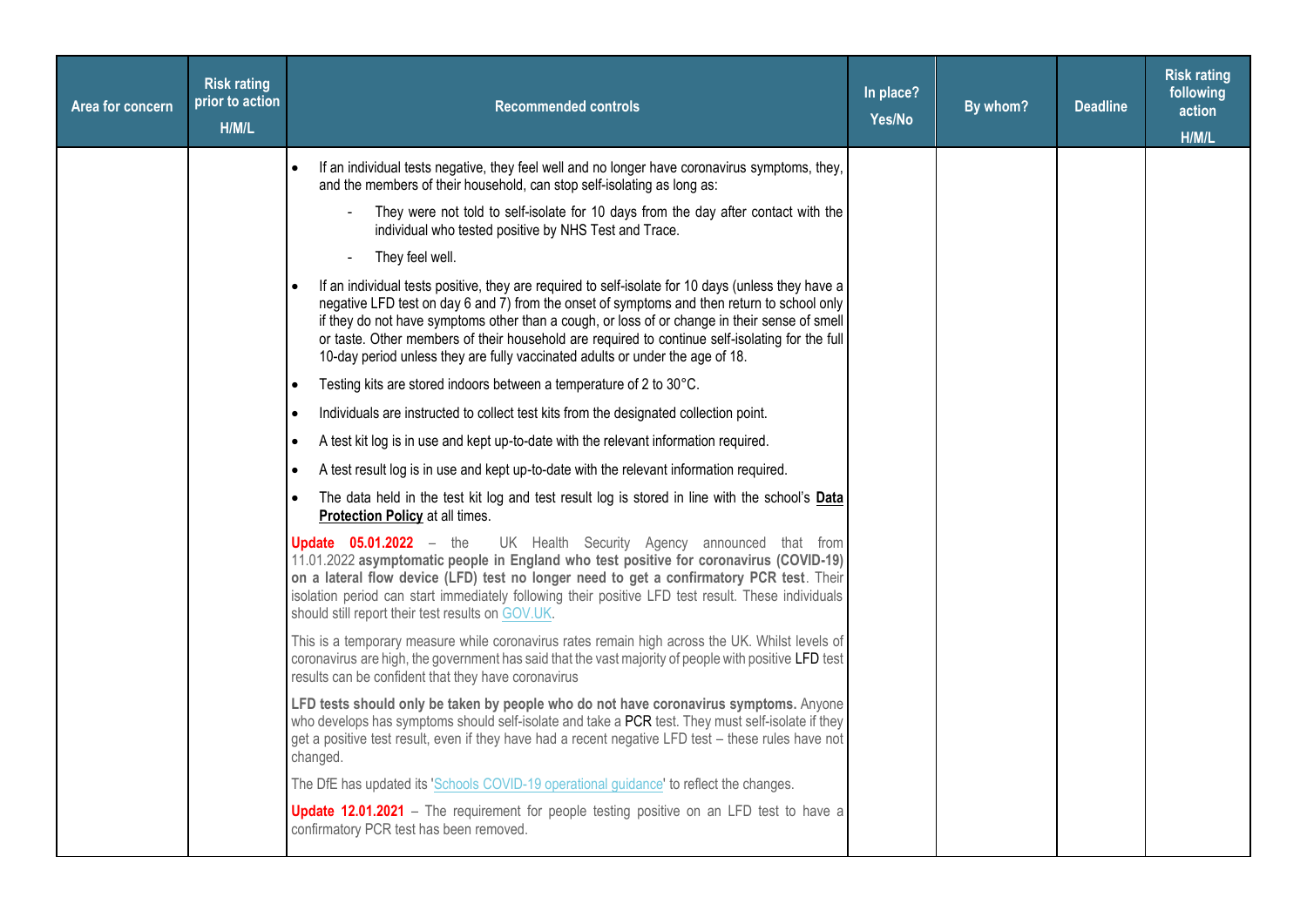| Area for concern | <b>Risk rating</b><br>prior to action<br>H/M/L | <b>Recommended controls</b>                                                                                                                                                                                                                                                                                                                                                                                                                                                                                        | In place?<br>Yes/No | By whom?   | <b>Deadline</b> | <b>Risk rating</b><br>following<br>action<br>H/M/L |
|------------------|------------------------------------------------|--------------------------------------------------------------------------------------------------------------------------------------------------------------------------------------------------------------------------------------------------------------------------------------------------------------------------------------------------------------------------------------------------------------------------------------------------------------------------------------------------------------------|---------------------|------------|-----------------|----------------------------------------------------|
|                  |                                                | Updated 14.01.2022 - from Monday 17 January, people who are self-isolating with COVID-19 will<br>have the option to reduce their isolation period after 5 full days if they test negative with a lateral<br>flow device (LFD) test on both day 5 and day 6 and they do not have a temperature. For example,<br>if they test negative on the morning of day 5 and the morning of day 6, they can return to school<br>immediately on day 6.                                                                          |                     |            |                 |                                                    |
|                  |                                                | The first test must be taken no earlier than day 5 of the self-isolation period, and the second must<br>be taken the following day. All test results should be reported to NHS Test and Trace.                                                                                                                                                                                                                                                                                                                     |                     |            |                 |                                                    |
|                  |                                                | If the result of either of their tests is positive, they should continue to self-isolate until they get<br>negative results from two LFD tests on consecutive days or until they have completed 10 full days<br>of self-isolation, whichever is earliest.                                                                                                                                                                                                                                                          |                     |            |                 |                                                    |
|                  |                                                | Anyone who is unable to take LFD tests or anyone who continues to have a temperature will need<br>to complete the full 10 day period of self-isolation.                                                                                                                                                                                                                                                                                                                                                            |                     |            |                 |                                                    |
|                  |                                                | Further information on self-isolation for those with COVID-19 is available.                                                                                                                                                                                                                                                                                                                                                                                                                                        |                     |            |                 |                                                    |
|                  |                                                | Updated 17.01.2022 - the self-isolation advice for people with coronavirus (COVID-19) has<br>changed. It is now possible to end self-isolation after 5 full days if you have 2 negative LFD tests<br>taken on consecutive days. The first LFD test should not be taken before the fifth day after your<br>symptoms started (or the day your test was taken if you did not have symptoms). The self-isolation<br>period remains 10 full days for those without negative results from 2 LFD tests taken a day apart. |                     |            |                 |                                                    |
|                  |                                                | In the event of a school or local outbreak, the headteacher speaks to the school's LA or<br>transport provider to assess the approach to dedicated school transport they are adopting.                                                                                                                                                                                                                                                                                                                             |                     |            |                 |                                                    |
|                  |                                                | Pupils do not board home to school transport (taxi) if they, or a member of their household,<br>has a positive test result or symptoms of coronavirus.                                                                                                                                                                                                                                                                                                                                                             |                     |            |                 |                                                    |
|                  |                                                | The school liaises with the LA and other transport providers to ensure they are adopting<br>$\bullet$<br>COVID-secure protocols, and requests a copy of their risk assessment, where relevant.                                                                                                                                                                                                                                                                                                                     |                     |            |                 |                                                    |
| <b>Transport</b> | H                                              | Pupils are advised to clean their hands before boarding transport and again on disembarking.<br>$\bullet$                                                                                                                                                                                                                                                                                                                                                                                                          | Y                   | Head & SBM | 15.12.2021      | M                                                  |
|                  |                                                | Additional cleaning of vehicles is carried out regularly.                                                                                                                                                                                                                                                                                                                                                                                                                                                          |                     |            |                 |                                                    |
|                  |                                                | Fresh air through ventilation is be maximised, particularly through opening windows and<br>ceiling vents.                                                                                                                                                                                                                                                                                                                                                                                                          |                     |            |                 |                                                    |
|                  |                                                | Face coverings are recommended and expected to be worn in enclosed and crowded places<br>- this includes on public and dedicated school transport where the school encourages the<br>use of face coverings.                                                                                                                                                                                                                                                                                                        |                     |            |                 |                                                    |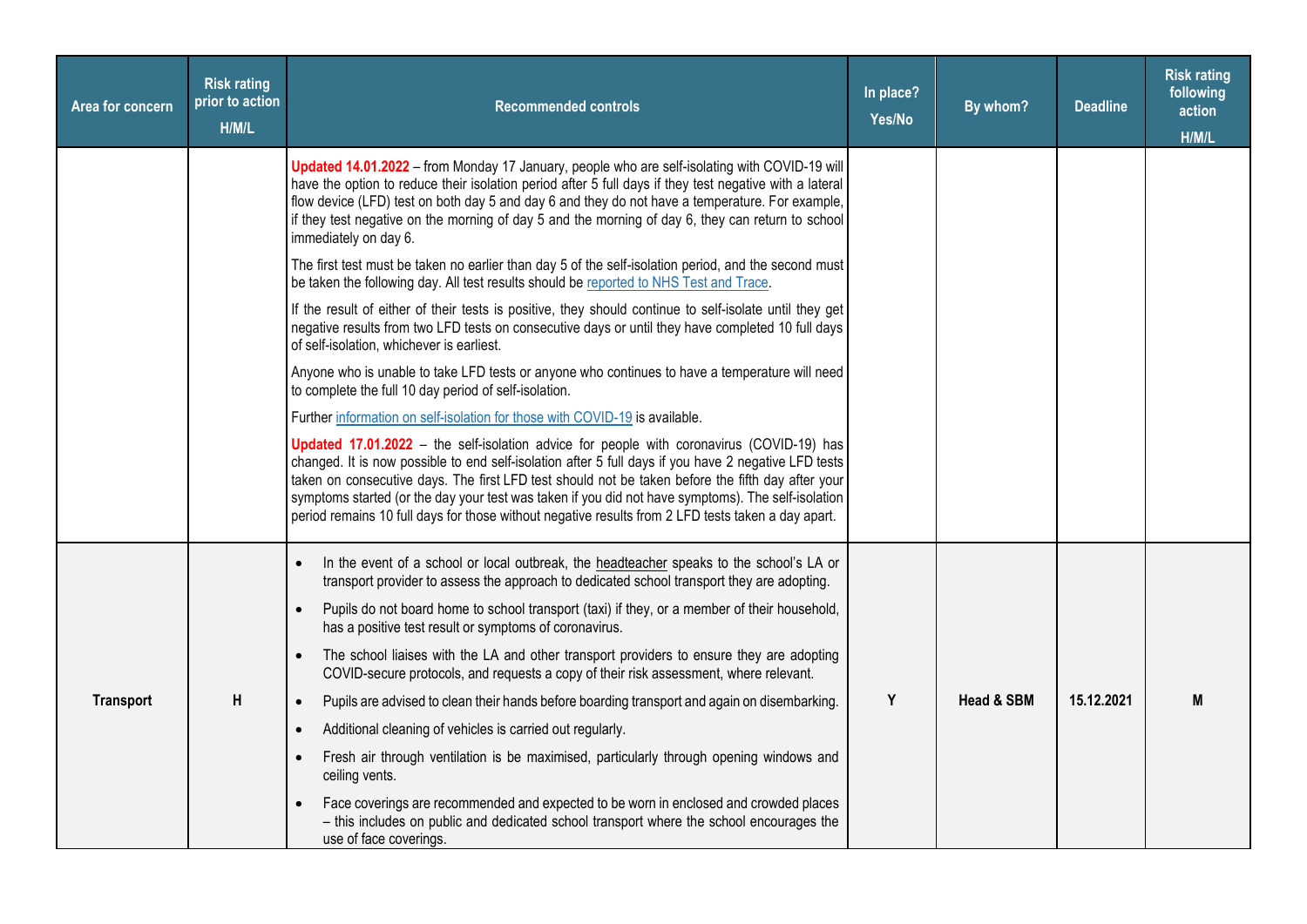| <b>Area for concern</b> | <b>Risk rating</b><br>prior to action<br>H/M/L | <b>Recommended controls</b>                                                                                                                                                                                                                                         | In place?<br>Yes/No | By whom?         | <b>Deadline</b> | <b>Risk rating</b><br>following<br>action<br>H/M/L |
|-------------------------|------------------------------------------------|---------------------------------------------------------------------------------------------------------------------------------------------------------------------------------------------------------------------------------------------------------------------|---------------------|------------------|-----------------|----------------------------------------------------|
|                         |                                                | Updated - the taxi drop off/collection point has been moved to avoid congestion with parents<br>crossing their children                                                                                                                                             |                     |                  |                 |                                                    |
| <b>Uniform</b>          |                                                | The usual rules on school uniform apply; however, the school takes a mindful and considerate<br>approach to non-compliance.                                                                                                                                         |                     |                  |                 |                                                    |
|                         | L                                              | Expectations of uniform are communicated to pupils and parents.                                                                                                                                                                                                     | Y                   | <b>All Staff</b> | 26.11.2021      |                                                    |
|                         |                                                | To mitigate thermal discomfort caused by increased ventilation, pupils are able to wear<br>additional, suitable indoor items of clothing in addition to their usual uniform - where this<br>occurs, no additional financial pressure is placed on parents.          |                     |                  |                 |                                                    |
|                         |                                                | At Clanfield, we follow Oxfordshire County council guidance at all times]                                                                                                                                                                                           |                     |                  |                 |                                                    |
|                         |                                                | The school encourages all eligible staff to take up the vaccine offer and publicises the benefits<br>using impartial, factual information in line with NHS guidance.                                                                                                | Y                   |                  |                 |                                                    |
|                         |                                                | The school enables staff who are eligible for vaccination to attend booked appointments,<br>including during term time where possible.                                                                                                                              |                     |                  |                 |                                                    |
|                         |                                                | The school consults with its recognised trade unions when implementing its approach to<br>vaccinations.                                                                                                                                                             |                     | <b>SLT</b>       |                 |                                                    |
|                         |                                                | The <b>headteacher</b> ensures all line managers are aware of the school's approach to<br>vaccinations and implement it accordingly.                                                                                                                                |                     |                  |                 |                                                    |
| <b>Unvaccinated</b>     |                                                | The school asks for the vaccination status of members of staff on the basis that schools are<br>a place of high contact and its need to protect other staff and pupils.                                                                                             |                     |                  |                 |                                                    |
| members of staff        | M                                              | The schools ensures that all staff are aware that anyone who is unvaccinated must follow<br>government guidelines if they are a close contact of a positive coronavirus case, develop<br>symptoms, or produce a positive LFD or PCR test result.                    |                     |                  | 05.01.2022      | M                                                  |
|                         |                                                | Where a member of staff raises concerns about the vaccine, their line manager or a trusted<br>$\bullet$<br>member of staff discusses the matter with them openly and honestly, listening to any<br>concerns without pressuring the staff member to make a decision. |                     |                  |                 |                                                    |
|                         |                                                | Copies of any communications produced by the school regarding vaccination are retained,<br>$\bullet$<br>in line with the <b>Data Protection Policy</b> , in case of complaints from a member of staff.                                                              |                     |                  |                 |                                                    |
|                         |                                                | Unvaccinated members of staff are reminded by their line manager to pay particular attention<br>to the school's existing system of controls, e.g. regular handwashing.                                                                                              |                     |                  |                 |                                                    |
|                         |                                                | The headteacher considers additional measures to protect unvaccinated staff members on<br>a case-by-case basis. Measures to consider include the following:                                                                                                         |                     |                  |                 |                                                    |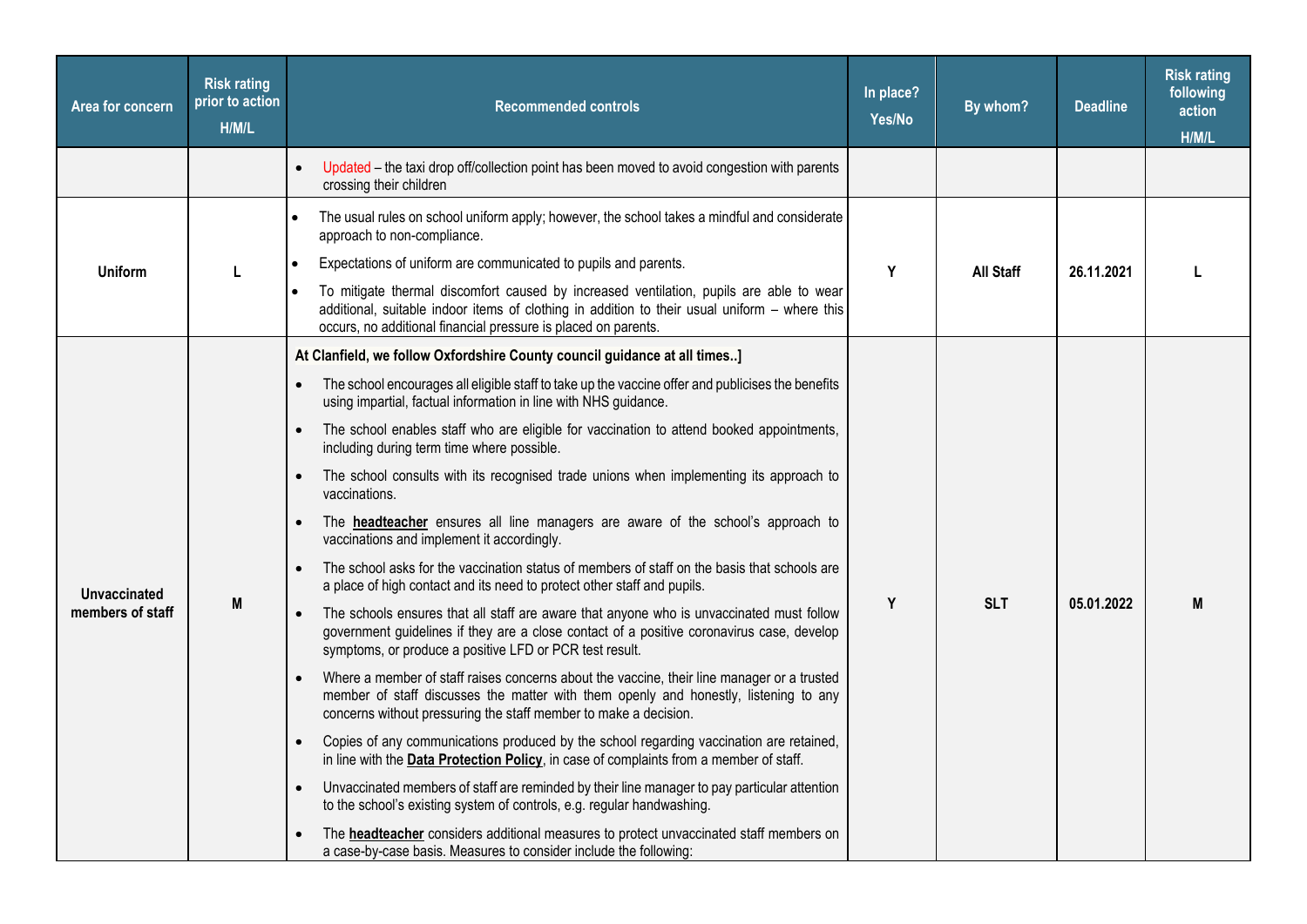| Area for concern                  | <b>Risk rating</b><br>prior to action<br>H/M/L | <b>Recommended controls</b>                                                                                                                                                                                            | In place?<br>Yes/No | By whom?         | <b>Deadline</b> | <b>Risk rating</b><br>following<br>action<br>H/M/L |
|-----------------------------------|------------------------------------------------|------------------------------------------------------------------------------------------------------------------------------------------------------------------------------------------------------------------------|---------------------|------------------|-----------------|----------------------------------------------------|
|                                   |                                                | Working from where possible<br>Increased use of testing<br>Social distancing<br>The use of PPE                                                                                                                         |                     |                  |                 |                                                    |
|                                   |                                                | The school adheres to the Data Protection Act 2018 and the UK GDPR when asking staff<br>members if they have been vaccinated and when handling information relating to the<br>vaccination status of a member of staff. |                     |                  |                 |                                                    |
|                                   |                                                | In all cases, the school does not discriminate against any member of staff who has not being<br>$\bullet$<br>vaccinated for any reason and adheres to its duties under the Equality Act 2010.                          |                     |                  |                 |                                                    |
|                                   |                                                | The school consults legal advice in all cases where there is the possibility of a dispute<br>regarding the vaccination status of a member of staff or its organisational approach to<br>vaccines.                      |                     |                  |                 |                                                    |
|                                   |                                                | The school has a clear approach to increasing ventilation and minimising risk of aerosol<br>$\bullet$<br>transmission, outlined by Oxfordshire County Council.                                                         |                     |                  |                 |                                                    |
|                                   |                                                | Particular consideration is given to ventilation when hosting events where visitors such as<br>$\bullet$<br>parents are on site, e.g. school productions.                                                              |                     |                  |                 |                                                    |
|                                   |                                                | Staff and pupils are made aware that enhanced ventilation is in place.<br>$\bullet$                                                                                                                                    |                     |                  |                 |                                                    |
|                                   |                                                | Each Class Teacher checks their ventilation monitor is in working order in accordance with<br>$\bullet$<br>manufacturer's recommendations, and that there are no blockages of windows, doorways.                       |                     |                  |                 |                                                    |
|                                   |                                                | All ventilation monitors remain energised in normal operating mode.<br>$\bullet$                                                                                                                                       |                     |                  |                 |                                                    |
| <b>Ventilation and</b><br>heating | H                                              | Ventilation to chemical stores remains operational.<br>$\bullet$                                                                                                                                                       | Y                   | <b>All Staff</b> | 05.01.2022      | н                                                  |
|                                   |                                                | A ventilation audit is carried out to assess the quality of ventilation in school spaces.<br>$\bullet$                                                                                                                 |                     |                  |                 |                                                    |
|                                   |                                                | Where possible, the windows of occupied rooms are open. In cold weather, where this causes<br>$\bullet$<br>issues with thermal comfort, the following mitigations are put in place where possible:                     |                     |                  |                 |                                                    |
|                                   |                                                | Classrooms are rearranged to minimise the discomfort caused by draughts from<br>open windows, e.g. by moving desks and chairs                                                                                          |                     |                  |                 |                                                    |
|                                   |                                                | High level windows are opened in preference to low level windows, to reduce<br>draughts                                                                                                                                |                     |                  |                 |                                                    |
|                                   |                                                | Ventilation is increased while the space is unoccupied, e.g. during break- and<br>lunchtimes                                                                                                                           |                     |                  |                 |                                                    |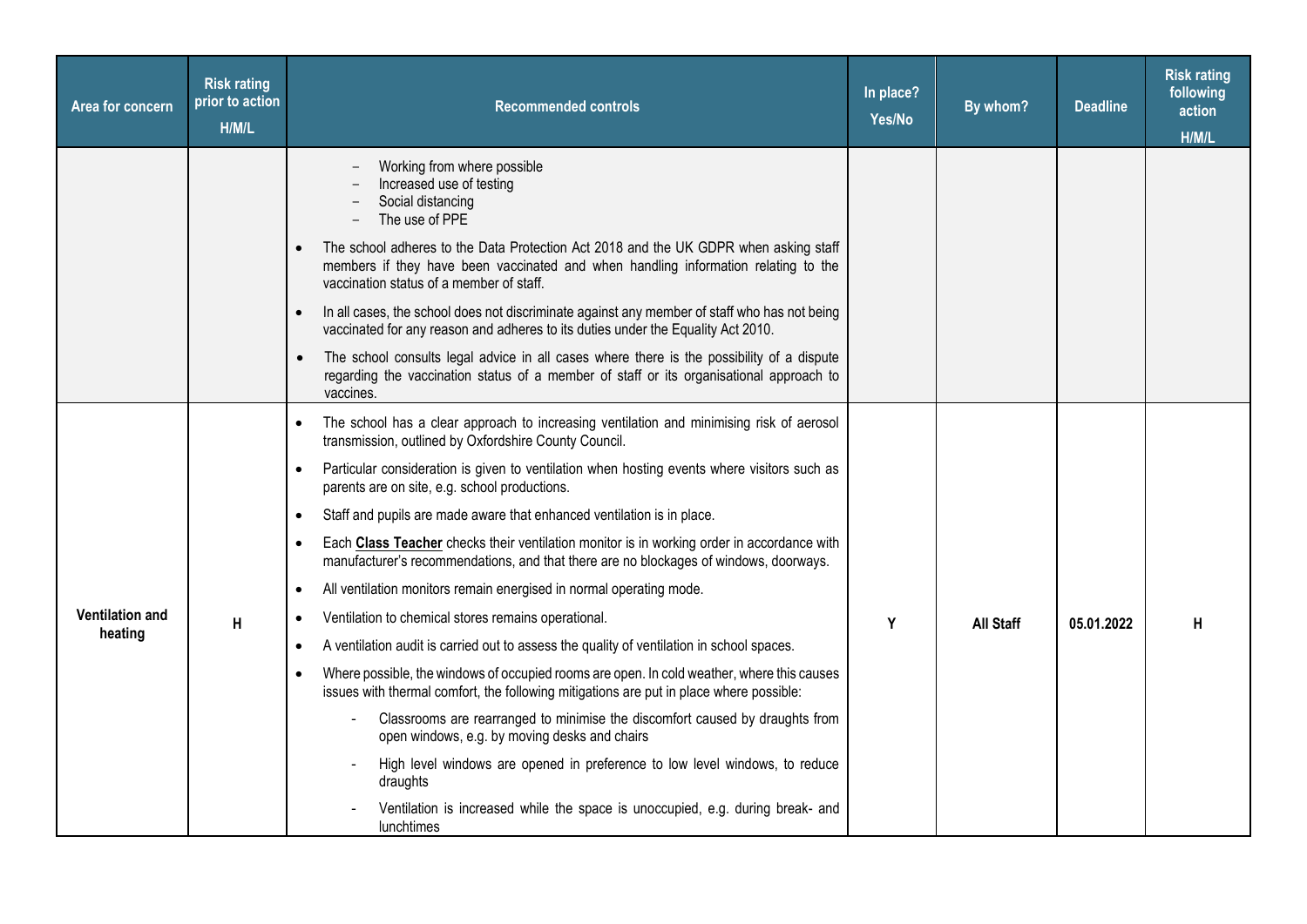| Area for concern                       | <b>Risk rating</b><br>prior to action<br>H/M/L | <b>Recommended controls</b>                                                                                                                                                                                                                                  | In place?<br>Yes/No | By whom?    | <b>Deadline</b> | <b>Risk rating</b><br>following<br>action<br>H/M/L |
|----------------------------------------|------------------------------------------------|--------------------------------------------------------------------------------------------------------------------------------------------------------------------------------------------------------------------------------------------------------------|---------------------|-------------|-----------------|----------------------------------------------------|
|                                        |                                                | The relevant staff adjust any thermostats to heat internal spaces and water, ensuring a<br>$\bullet$<br>suitable stable temperature is maintained.                                                                                                           |                     |             |                 |                                                    |
|                                        |                                                | Where heating has been switched off or energy supplies for heating have been isolated, a<br>$\bullet$<br>suitably trained individual switches them back on, as required.                                                                                     |                     |             |                 |                                                    |
|                                        |                                                | The school uses CO <sub>2</sub> monitors provided by the DfE to help assess how well-ventilated spaces<br>$\bullet$<br>in the school are, and find a good balance of ventilation and thermal comfort.                                                        |                     |             |                 |                                                    |
|                                        |                                                | To avoid inaccurate readings, CO <sub>2</sub> monitors are placed:<br>$\bullet$                                                                                                                                                                              |                     |             |                 |                                                    |
|                                        |                                                | At head height when seated.<br>Away from ventilation outlets, such as grilles or windows.<br>At least 0.5 metres away from occupants of the space being monitored.                                                                                           |                     |             |                 |                                                    |
|                                        |                                                | The school maintains a consistent $CO2$ monitor reading value of 800ppm or under.<br>٠                                                                                                                                                                       |                     |             |                 |                                                    |
|                                        |                                                | Where the CO <sub>2</sub> monitor reading exceeds 800ppm, ventilation is increased in the necessary<br>$\bullet$<br>$space(s)$ .                                                                                                                             |                     |             |                 |                                                    |
|                                        |                                                | A separate risk assessment is carried out to cover the use of any poorly ventilated spaces.<br>$\bullet$                                                                                                                                                     |                     |             |                 |                                                    |
|                                        |                                                | The school considers making use of the DfE's air cleaning marketplace to purchase air<br>cleaning units directly from suppliers where necessary.                                                                                                             |                     |             |                 |                                                    |
|                                        |                                                | The <b>SLT</b> nominated the SBM to receive training as part of the Wellbeing for Education Return<br>programme, so she can disseminate the learning and practice to staff. Staff will then<br>disseminate this learning for their pupils within the school. |                     |             |                 |                                                    |
|                                        |                                                | Staff are vigilant in discerning pupil mental health and report any concerns to the pastoral<br>$\bullet$<br>care leader.                                                                                                                                    |                     |             |                 |                                                    |
| Wellbeing<br>http://schools.oxfo       |                                                | The school provides opportunities for pupils to talk about their mental health and experiences<br>$\bullet$<br>during the pandemic.                                                                                                                          |                     |             |                 |                                                    |
| rdshire.gov.uk/cm<br>s/content/employe | M                                              | Pupils have access to pastoral support and activities, e.g. opportunities to renew and develop<br>friendships.                                                                                                                                               | Y                   | Headteacher | 15.12.2021      | M                                                  |
| e-assistance-<br>programme             |                                                | Pupil and parent surveys are sent out to assess how they feel about being on the school site<br>and to enable staff to act on any concerns pupils and parents may have.                                                                                      |                     |             |                 |                                                    |
|                                        |                                                | Staff and volunteer surveys are sent out to assess how they feel about being on the school<br>$\bullet$<br>site and enable the <b>SLT</b> to act on any concerns staff and volunteers may have.                                                              |                     |             |                 |                                                    |
|                                        |                                                | The <b>SLT</b> discusses the implications on staff and pupil workload and puts a plan in place to<br>$\bullet$<br>minimise the risk of stress.                                                                                                               |                     |             |                 |                                                    |